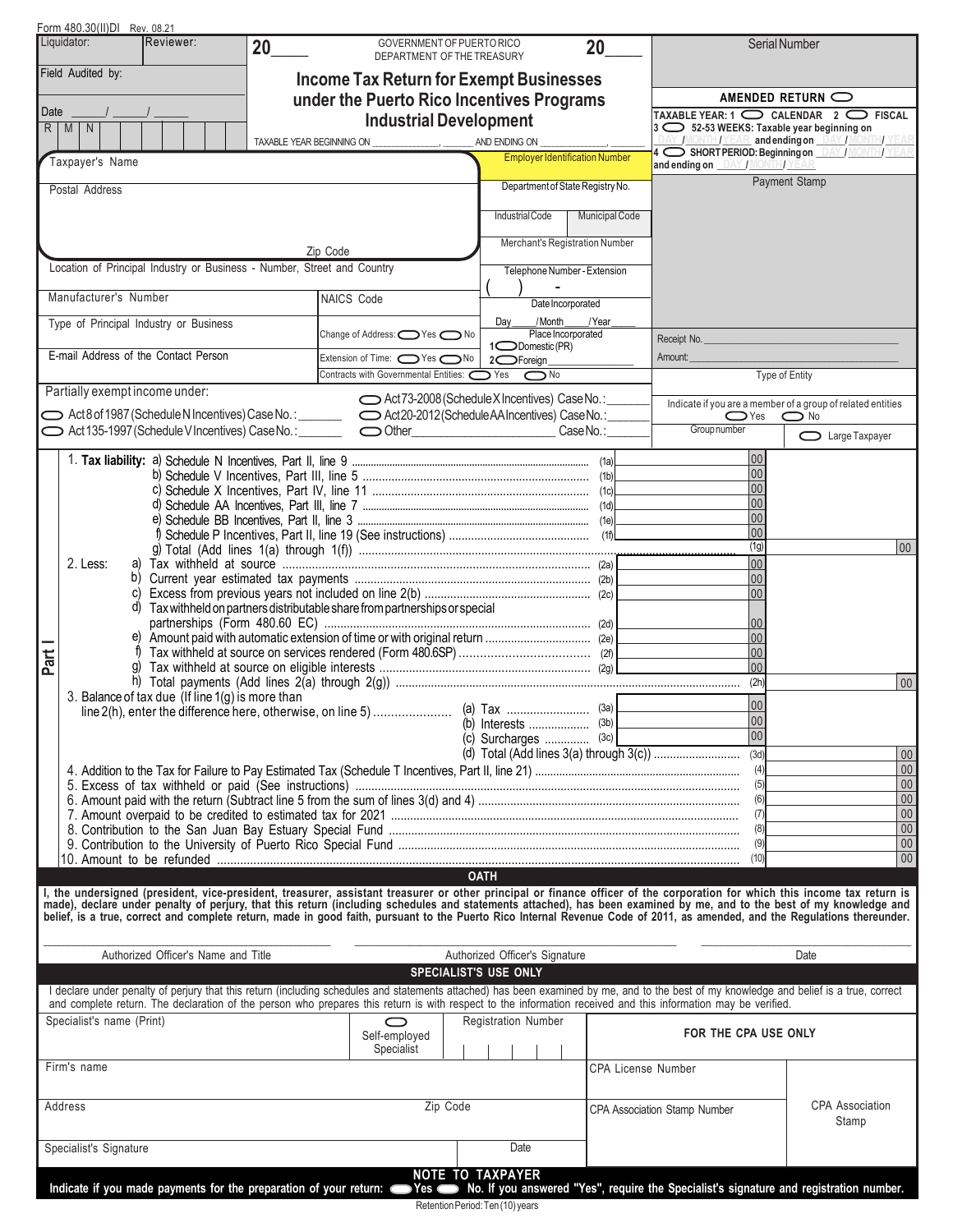|          |                                                                                                       |                 |                | <b>Exempt Business - Comparative Balance Sheet</b>         |              |                                                                                                                                                                                                                                                                                                                                                              |                |                    |
|----------|-------------------------------------------------------------------------------------------------------|-----------------|----------------|------------------------------------------------------------|--------------|--------------------------------------------------------------------------------------------------------------------------------------------------------------------------------------------------------------------------------------------------------------------------------------------------------------------------------------------------------------|----------------|--------------------|
|          |                                                                                                       |                 |                | Beginning of the year                                      |              |                                                                                                                                                                                                                                                                                                                                                              |                | Ending of the year |
|          | Assets                                                                                                |                 |                | Total                                                      |              |                                                                                                                                                                                                                                                                                                                                                              |                | Total              |
|          |                                                                                                       |                 |                | 00                                                         | (1)          |                                                                                                                                                                                                                                                                                                                                                              |                | 00                 |
|          |                                                                                                       | 00              |                |                                                            | (2)          |                                                                                                                                                                                                                                                                                                                                                              | 00             |                    |
|          |                                                                                                       |                 | 00)            | 00                                                         | (3)          |                                                                                                                                                                                                                                                                                                                                                              | 00)            | 00                 |
|          |                                                                                                       |                 |                | 00                                                         | (4)          |                                                                                                                                                                                                                                                                                                                                                              |                | 00                 |
|          |                                                                                                       |                 |                | 00                                                         | (5)          |                                                                                                                                                                                                                                                                                                                                                              |                | 00                 |
|          |                                                                                                       |                 |                | 00                                                         | (6)          |                                                                                                                                                                                                                                                                                                                                                              |                | 00                 |
|          |                                                                                                       |                 |                | 0 <sub>0</sub>                                             | (7)          |                                                                                                                                                                                                                                                                                                                                                              |                | 00                 |
|          |                                                                                                       |                 | 00             |                                                            | (8)          |                                                                                                                                                                                                                                                                                                                                                              | 00             |                    |
|          |                                                                                                       |                 | 00)            | 00                                                         | (9)          |                                                                                                                                                                                                                                                                                                                                                              | 0 <sub>0</sub> | 00                 |
|          | 10. Loans receivable from stockholders or related                                                     |                 |                |                                                            |              |                                                                                                                                                                                                                                                                                                                                                              |                |                    |
|          |                                                                                                       |                 |                | 00<br>00                                                   | (10)         |                                                                                                                                                                                                                                                                                                                                                              |                | 00<br>00           |
|          |                                                                                                       |                 |                | 00                                                         | (11)<br>(12) |                                                                                                                                                                                                                                                                                                                                                              |                | 00                 |
|          |                                                                                                       |                 |                | 0 <sub>0</sub>                                             | (13)         |                                                                                                                                                                                                                                                                                                                                                              |                | 00                 |
|          | <b>Liabilities and Net Worth</b>                                                                      |                 |                |                                                            |              |                                                                                                                                                                                                                                                                                                                                                              |                |                    |
|          | <b>Liabilities</b>                                                                                    |                 |                |                                                            |              |                                                                                                                                                                                                                                                                                                                                                              |                |                    |
|          |                                                                                                       | 00              |                |                                                            | (14)         |                                                                                                                                                                                                                                                                                                                                                              | 00             |                    |
|          | 15. Accrued expenses not paid  (15)                                                                   | 00              |                |                                                            | (15)         |                                                                                                                                                                                                                                                                                                                                                              | 00             |                    |
|          |                                                                                                       | 0 <sub>0</sub>  |                |                                                            | (16)         |                                                                                                                                                                                                                                                                                                                                                              | 00             |                    |
|          | 17. Long-term notes payable  (17)                                                                     | 0 <sub>0</sub>  |                |                                                            | (17)         |                                                                                                                                                                                                                                                                                                                                                              | 00             |                    |
|          | 18. Notes payable to stockholders or related entities (18)                                            | 00              |                |                                                            | (18)         |                                                                                                                                                                                                                                                                                                                                                              | 00             |                    |
|          |                                                                                                       |                 | 0 <sub>0</sub> |                                                            | (19)         |                                                                                                                                                                                                                                                                                                                                                              | 00             |                    |
|          |                                                                                                       |                 |                | 00                                                         | (20)         |                                                                                                                                                                                                                                                                                                                                                              |                | 00                 |
|          | <b>Net Worth</b>                                                                                      |                 |                |                                                            |              |                                                                                                                                                                                                                                                                                                                                                              |                |                    |
|          | 21. Capital stock                                                                                     |                 |                |                                                            |              |                                                                                                                                                                                                                                                                                                                                                              |                |                    |
|          |                                                                                                       | 00              | 00             |                                                            | (21a)        |                                                                                                                                                                                                                                                                                                                                                              | 00<br>00       |                    |
|          |                                                                                                       | 0 <sub>0</sub>  |                |                                                            | (21b)        |                                                                                                                                                                                                                                                                                                                                                              | 00             |                    |
|          |                                                                                                       | 00              |                |                                                            | (22)<br>(23) |                                                                                                                                                                                                                                                                                                                                                              | 0 <sub>0</sub> |                    |
|          |                                                                                                       |                 | 00             |                                                            | (24)         |                                                                                                                                                                                                                                                                                                                                                              | 100            |                    |
|          |                                                                                                       |                 |                | $00\,$                                                     | (25)         |                                                                                                                                                                                                                                                                                                                                                              |                | 00                 |
|          | 26. Total Liabilities and Net Worth  (26)                                                             |                 |                | 00                                                         | (26)         |                                                                                                                                                                                                                                                                                                                                                              |                | 00                 |
|          | Reconciliation of Net Income (or Loss) per Books with Net Taxable Income (or Loss) per Return         |                 |                |                                                            |              |                                                                                                                                                                                                                                                                                                                                                              |                |                    |
|          |                                                                                                       | 00              |                | 7. Income recorded on books this year not included on this |              |                                                                                                                                                                                                                                                                                                                                                              |                |                    |
|          |                                                                                                       |                 | 00             | return (Itemize, use schedule if necessary)                |              |                                                                                                                                                                                                                                                                                                                                                              |                |                    |
|          | 3. Excess of capital losses over capital                                                              |                 | 00             | (a) Exempt interests $$$                                   |              |                                                                                                                                                                                                                                                                                                                                                              |                |                    |
|          | (3)<br>Taxable income not recorded on books this year                                                 |                 |                | (b)<br><u> 1990 - Johann Barbara, martxa alemani</u> a     |              |                                                                                                                                                                                                                                                                                                                                                              |                |                    |
|          | (Itemize, use schedule if necessary)                                                                  |                 |                |                                                            |              | $\sim$                                                                                                                                                                                                                                                                                                                                                       |                |                    |
|          | (a)                                                                                                   |                 |                |                                                            |              | $\frac{1}{2}$                                                                                                                                                                                                                                                                                                                                                |                |                    |
|          | (b)                                                                                                   |                 |                |                                                            |              | $(e)$ \$                                                                                                                                                                                                                                                                                                                                                     |                |                    |
|          | (c)<br>$\int$<br>(d)                                                                                  |                 |                |                                                            |              | $(f)$ \$                                                                                                                                                                                                                                                                                                                                                     |                |                    |
|          | (e)                                                                                                   |                 |                | (g)                                                        |              | $\frac{1}{2}$                                                                                                                                                                                                                                                                                                                                                |                |                    |
|          | (f)                                                                                                   | 00              |                |                                                            |              |                                                                                                                                                                                                                                                                                                                                                              |                | 00                 |
|          | Expenses recorded on books this year not claimed                                                      |                 |                | 8.                                                         |              | Deductions on this tax return not charged against book                                                                                                                                                                                                                                                                                                       |                |                    |
|          | on this return (Itemize, use schedule if necessary)                                                   |                 |                |                                                            |              | income this year (Itemize, use schedule if necessary)                                                                                                                                                                                                                                                                                                        |                |                    |
|          | (a) Meal and entertainment (amount not                                                                |                 |                |                                                            |              | (a) Depreciation \$                                                                                                                                                                                                                                                                                                                                          |                |                    |
| Part III | deductible)\$                                                                                         |                 |                |                                                            |              | $\begin{array}{c}\n\text{(b)} \quad \text{S}\n\end{array}$                                                                                                                                                                                                                                                                                                   |                |                    |
|          | (b) Depreciation \$<br>(c) Vessels, aircrafts and residential property                                |                 |                |                                                            |              |                                                                                                                                                                                                                                                                                                                                                              |                |                    |
|          | located outside of P.R.\$<br><u> 1990 - Johann Barnett, f</u>                                         |                 |                |                                                            |              | $( d) \qquad \qquad \begin{minipage}{.4cm} \begin{minipage}{.4cm} \begin{tabular}{@{}c@{}} \hline 1 & 0 & 0 \\ 0 & 0 & 0 \\ 0 & 0 & 0 \\ 0 & 0 & 0 \\ 0 & 0 & 0 \\ 0 & 0 & 0 \\ 0 & 0 & 0 \\ 0 & 0 & 0 \\ 0 & 0 & 0 \\ 0 & 0 & 0 \\ 0 & 0 & 0 \\ 0 & 0 & 0 \\ 0 & 0 & 0 \\ 0 & 0 & 0 \\ 0 & 0 & 0 \\ 0 & 0 & 0 & 0 \\ 0 & 0 & 0 & 0 \\ 0 & 0 & 0 & 0 \\ 0 &$ |                |                    |
|          |                                                                                                       |                 |                |                                                            |              | $(e)$ $$$                                                                                                                                                                                                                                                                                                                                                    |                |                    |
|          | (d) Expenses incurred or paid to stockholders,<br>persons or related entities (amount not deductible) |                 |                |                                                            |              | $(f)$ $$$                                                                                                                                                                                                                                                                                                                                                    |                |                    |
|          |                                                                                                       |                 |                |                                                            |              | $\qquad \qquad \textcircled{g}$                                                                                                                                                                                                                                                                                                                              |                |                    |
|          | (e) Travel and lodging expenses (amount not                                                           |                 |                |                                                            |              | $(h)$ $$$                                                                                                                                                                                                                                                                                                                                                    |                |                    |
|          | deductible)\$                                                                                         |                 |                |                                                            |              | $(i)$ $$$                                                                                                                                                                                                                                                                                                                                                    |                |                    |
|          | (f) Indemnification for harassment and related<br>costs                                               |                 |                |                                                            |              |                                                                                                                                                                                                                                                                                                                                                              |                | 00                 |
|          | $\overbrace{\phantom{xxxxx}}$<br>(g)                                                                  |                 |                | 9.                                                         |              |                                                                                                                                                                                                                                                                                                                                                              |                | 00                 |
|          | (h)                                                                                                   |                 |                | 10. Net taxable income (or loss) per return                |              |                                                                                                                                                                                                                                                                                                                                                              |                |                    |
|          | $\frac{1}{2}$<br>(i)                                                                                  |                 |                |                                                            |              |                                                                                                                                                                                                                                                                                                                                                              |                | 00                 |
|          | $\sim$<br>(i)                                                                                         |                 | 00             |                                                            |              |                                                                                                                                                                                                                                                                                                                                                              |                |                    |
|          |                                                                                                       | $\overline{00}$ |                |                                                            |              |                                                                                                                                                                                                                                                                                                                                                              |                |                    |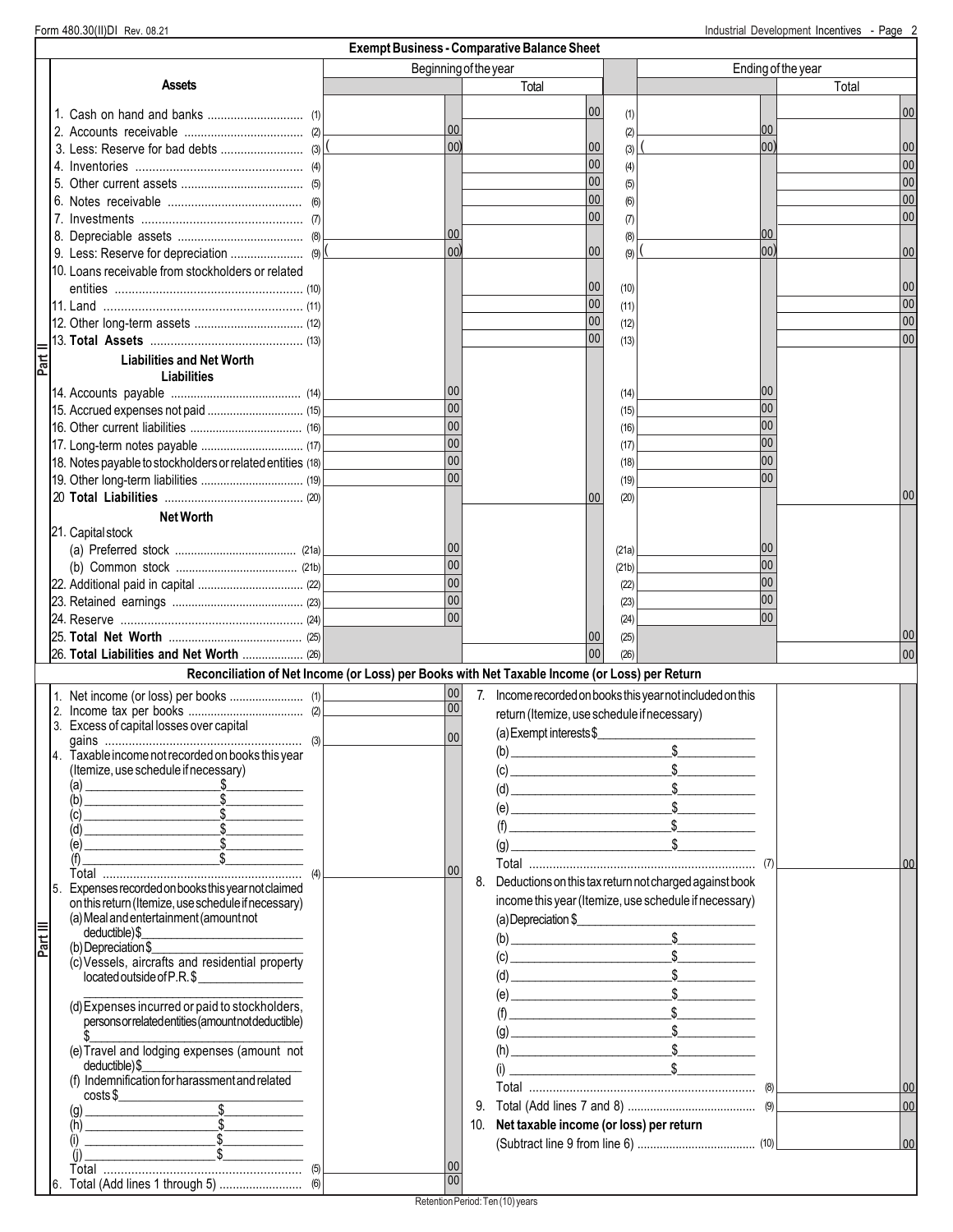|          | Form 480.30(II)DI Rev. 08.21                                                                                                                       |                                                        |                 |                                                       |                                           |                                                                                                                                                |     | Industrial Development Incentives - Page 3 |                   |                 |
|----------|----------------------------------------------------------------------------------------------------------------------------------------------------|--------------------------------------------------------|-----------------|-------------------------------------------------------|-------------------------------------------|------------------------------------------------------------------------------------------------------------------------------------------------|-----|--------------------------------------------|-------------------|-----------------|
|          |                                                                                                                                                    | Analysis of Unappropriated Retained Earnings per Books |                 |                                                       |                                           |                                                                                                                                                |     |                                            |                   |                 |
|          |                                                                                                                                                    |                                                        |                 | 00 5. Distributions:                                  |                                           |                                                                                                                                                |     |                                            |                   | 00              |
|          |                                                                                                                                                    |                                                        | 00 <sup>1</sup> |                                                       |                                           |                                                                                                                                                |     |                                            |                   | 00              |
|          | 3. Other increases (Itemize, use schedule if                                                                                                       |                                                        |                 |                                                       |                                           |                                                                                                                                                |     |                                            |                   | 00              |
|          | necessary)<br>the control of the control of the control of                                                                                         |                                                        |                 |                                                       |                                           | 6. Other decreases (Use schedule if necessary) _____                                                                                           |     |                                            |                   |                 |
| Part IV  |                                                                                                                                                    |                                                        |                 |                                                       |                                           |                                                                                                                                                |     |                                            |                   |                 |
|          |                                                                                                                                                    |                                                        | 00              |                                                       |                                           |                                                                                                                                                | (6) |                                            |                   | 00              |
|          |                                                                                                                                                    |                                                        | 00              |                                                       |                                           |                                                                                                                                                | (7) |                                            |                   | 00              |
|          |                                                                                                                                                    |                                                        |                 |                                                       |                                           | 8. Balance at the end of year (Subtract line 7 from line 4) (8)                                                                                |     |                                            |                   | 00              |
|          |                                                                                                                                                    |                                                        | Questionnaire   |                                                       |                                           |                                                                                                                                                |     |                                            |                   |                 |
|          | 1. If a foreign corporation, indicate if the trade or business in Puerto Rico                                                                      |                                                        |                 |                                                       |                                           | YES NO N/A 11. Did the exempt business claim expenses conected to:                                                                             |     |                                            | <b>YES NO N/A</b> |                 |
|          |                                                                                                                                                    |                                                        |                 |                                                       |                                           |                                                                                                                                                |     |                                            |                   |                 |
|          | 2. If a branch, indicate the percent that represents the income from sources                                                                       |                                                        |                 |                                                       |                                           | (b) Employees attending conventions outside of Puerto Rico or the                                                                              |     |                                            |                   |                 |
|          | within Puerto Rico from the total income of the exempt business: 4%                                                                                |                                                        |                 |                                                       |                                           |                                                                                                                                                |     |                                            |                   |                 |
|          | 3. Did the exempt business keep any part of its records on a computerized                                                                          |                                                        |                 |                                                       |                                           | 12. Have you been audited by the Federal Internal Revenue Service (IRS)? (12)                                                                  |     |                                            |                   |                 |
|          | 4. The exempt business books are in care of:                                                                                                       |                                                        |                 | Which years?                                          |                                           | 13. Did the exempt business distribute dividends other than stock dividends                                                                    |     |                                            |                   |                 |
|          | Name<br><u> 1989 - Johann John Harry Harry Harry Harry Harry Harry Harry Harry Harry Harry Harry Harry Harry Harry Harry</u>                       |                                                        |                 |                                                       |                                           | or distributions in liquidation in excess of the current and accumulated                                                                       |     |                                            |                   |                 |
|          |                                                                                                                                                    |                                                        |                 |                                                       |                                           | earnings during this year? If "Yes", indicate amount \$_                                                                                       |     | (13)                                       |                   |                 |
|          |                                                                                                                                                    |                                                        |                 |                                                       |                                           | 14. Is the exempt business a partner in a partnership or special partnership?(If                                                               |     |                                            |                   |                 |
|          | E-mail                                                                                                                                             |                                                        |                 |                                                       |                                           |                                                                                                                                                |     |                                            |                   |                 |
|          | Telephone                                                                                                                                          |                                                        |                 |                                                       |                                           | Name of the Partnership or Special Partnership _________________________________                                                               |     |                                            |                   |                 |
|          | 5. Indicate the book accounting method for tax purposes:<br>$\bigcirc$ Cash<br>Accrual                                                             |                                                        |                 |                                                       | Employer identification number            | 15. Did the exempt business at the end of the taxable year own, directly or                                                                    |     |                                            |                   |                 |
|          | $\bigcirc$ Other (specify):                                                                                                                        |                                                        |                 |                                                       |                                           | indirectly, 50% or more of the voting stocks of a corporation who is                                                                           |     |                                            |                   |                 |
|          | 6. Did the exempt business file the following documents?                                                                                           |                                                        |                 |                                                       |                                           |                                                                                                                                                |     |                                            |                   |                 |
|          | (a) Informative Return (Forms 480.6A, 480.6B, 480.6C, 480.6SP)  (6a)                                                                               |                                                        |                 |                                                       |                                           | If "Yes", attach a schedule showing: (a) name and employer identification                                                                      |     |                                            |                   |                 |
|          |                                                                                                                                                    |                                                        |                 |                                                       |                                           | number, (b) percentage owned, and (c) taxable income (or loss) before                                                                          |     |                                            |                   |                 |
|          | 7. Is the volume of business of the entity or aggregated volume of business                                                                        |                                                        |                 |                                                       |                                           | net operating loss and special deductions of the corporation for the                                                                           |     |                                            |                   |                 |
|          | of the group of related entities, if the entity is a member of said group,                                                                         |                                                        |                 |                                                       |                                           | taxable year (even when such taxable year does not coincide with the                                                                           |     |                                            |                   |                 |
|          | (a) Do you include audited financial statements, as established in                                                                                 |                                                        |                 |                                                       |                                           | one of the exempt business for which this return is filed).<br>16. Did any individual, partnership, corporation, estate or trust at the end of |     |                                            |                   |                 |
|          |                                                                                                                                                    |                                                        |                 |                                                       |                                           | the taxable year own, directly or indirectly, 50% or more of the                                                                               |     |                                            |                   |                 |
|          | CPA Association Stamp Number                                                                                                                       |                                                        |                 |                                                       |                                           | corporation's voting stocks? If "Yes", attach a schedule showing the (16)                                                                      |     |                                            |                   |                 |
|          | (b) Do you include Schedule PCI - Uncertain Tax Positions?  (7b)                                                                                   |                                                        |                 |                                                       | name and employer identification number.  |                                                                                                                                                |     |                                            |                   |                 |
|          | (c) If the entity is a member of a group of related entities and the volume of                                                                     |                                                        |                 |                                                       | Enter the percentage owned:               |                                                                                                                                                |     |                                            |                   |                 |
| Part V   | business is not more than \$1,000,000, do you include audited financial<br>statements or agreed-upon procedures signed by a CPA licensed in Puerto |                                                        |                 |                                                       | 17. Enter the amount of exempt interests: | 18. Does the exempt business have other exempt activities not covered                                                                          |     |                                            |                   |                 |
|          | Rico, as established in Section 1061.15(a)(5)(A) of the Code?  (7c)                                                                                |                                                        |                 |                                                       |                                           | under the Industrial Incentives Acts? (Attach schedule)  (18)                                                                                  |     |                                            |                   |                 |
|          | CPA Association Stamp Number                                                                                                                       |                                                        |                 | Under which act?                                      |                                           |                                                                                                                                                |     |                                            |                   |                 |
|          | 8. If the entity is not a member of a group of related entities, is the volume                                                                     |                                                        |                 |                                                       |                                           | 19. Have you made a timely election under:                                                                                                     |     | (19)                                       |                   |                 |
|          | of business of the entity equal to or more than \$3,000,000 but less than                                                                          |                                                        |                 |                                                       |                                           | Section 3(f) Act No. 8 of 1987<br>Section 10(b) Act 73-2008                                                                                    |     |                                            |                   |                 |
|          |                                                                                                                                                    |                                                        |                 |                                                       | $\sum$ Section 6(f) Act 135-1997          | $\bigcirc$ Others $\overline{\phantom{a}}$                                                                                                     |     |                                            |                   |                 |
|          | (a) Do you include audited financial statements or agreed-upon<br>procedures signed by a CPA licensed in Puerto Rico, as established               |                                                        |                 |                                                       | during the taxable year:                  | 20. Enter the total amount of charitable contributions to municipalities claimed                                                               |     |                                            |                   |                 |
|          |                                                                                                                                                    |                                                        |                 |                                                       |                                           | 21. Indicate if your books reflect premiums paid by unauthorized insurers  (21)                                                                |     |                                            |                   |                 |
|          | CPA Association Stamp Number                                                                                                                       |                                                        |                 |                                                       |                                           | 22. Indicate the method used to allocate expenses:                                                                                             |     |                                            |                   |                 |
|          | 9. Number of employees during the year:                                                                                                            |                                                        |                 |                                                       |                                           |                                                                                                                                                |     |                                            |                   |                 |
|          | (a) Production:____________ (b) Non-production:____                                                                                                |                                                        |                 |                                                       |                                           | 23. Employer number assigned by the Department of Labor and Human                                                                              |     |                                            |                   |                 |
|          | 10. Did the exempt business claim expenses connected to the ownership,<br>use, maintenance and depreciation of:                                    |                                                        |                 | Resources                                             |                                           | 24. Did the exempt business claim expenses related to services provided                                                                        |     |                                            |                   |                 |
|          |                                                                                                                                                    |                                                        |                 |                                                       |                                           | by nonresidents of Puerto Rico? (Total \$ ) (See inst.)  (24)                                                                                  |     |                                            |                   |                 |
|          |                                                                                                                                                    |                                                        |                 |                                                       |                                           |                                                                                                                                                |     |                                            |                   |                 |
|          | (1) Was more than 80% of the total income derived from activities                                                                                  |                                                        |                 |                                                       |                                           | 25. Did the exempt business claim depreciation expenses for tangible                                                                           |     |                                            |                   |                 |
|          |                                                                                                                                                    |                                                        |                 |                                                       |                                           | personal property acquired outside of Puerto Rico, for use in its operations                                                                   |     |                                            |                   |                 |
|          |                                                                                                                                                    |                                                        |                 |                                                       |                                           | (a) Did you pay the corresponding sales and use tax? 25a)                                                                                      |     |                                            |                   |                 |
|          | (1) Was more than 80% of the total income derived from activities                                                                                  |                                                        |                 |                                                       |                                           | 26. Did the exempt business pay deemed dividend during the previous                                                                            |     |                                            |                   |                 |
|          |                                                                                                                                                    |                                                        |                 |                                                       |                                           |                                                                                                                                                |     |                                            |                   |                 |
|          |                                                                                                                                                    |                                                        |                 |                                                       |                                           |                                                                                                                                                |     |                                            |                   |                 |
|          | (d) Residential property outside of Puerto Rico?  (10d)                                                                                            |                                                        |                 |                                                       |                                           |                                                                                                                                                |     |                                            |                   |                 |
|          | (1) Was more than 80% of the total income derived from activities<br>exclusively related to the lease of property to non related persons?  (10d1)  |                                                        |                 |                                                       |                                           |                                                                                                                                                |     |                                            |                   |                 |
|          |                                                                                                                                                    |                                                        |                 |                                                       |                                           |                                                                                                                                                |     |                                            |                   |                 |
|          |                                                                                                                                                    |                                                        |                 | <b>Compensation to Directors</b>                      |                                           |                                                                                                                                                |     |                                            |                   |                 |
|          | Name of director                                                                                                                                   | Social security number                                 |                 | Percentage of time<br>devoted to industry or business |                                           | Percentage of stocks owned                                                                                                                     |     | Compensation                               |                   |                 |
|          |                                                                                                                                                    |                                                        |                 |                                                       | Common                                    | Preferred                                                                                                                                      |     |                                            |                   |                 |
|          |                                                                                                                                                    |                                                        |                 |                                                       |                                           |                                                                                                                                                |     |                                            |                   | 00              |
| Part VI  |                                                                                                                                                    |                                                        |                 |                                                       |                                           |                                                                                                                                                |     |                                            |                   | 00              |
|          |                                                                                                                                                    |                                                        |                 |                                                       |                                           |                                                                                                                                                |     |                                            |                   | 00              |
|          |                                                                                                                                                    |                                                        |                 |                                                       |                                           |                                                                                                                                                |     |                                            |                   | 00              |
|          |                                                                                                                                                    |                                                        |                 |                                                       |                                           |                                                                                                                                                |     |                                            |                   | 00 <br> 00      |
|          |                                                                                                                                                    |                                                        |                 | <b>Compensation to Officers</b>                       |                                           |                                                                                                                                                |     |                                            |                   |                 |
|          |                                                                                                                                                    |                                                        |                 |                                                       |                                           |                                                                                                                                                |     |                                            |                   |                 |
|          | Name of officer                                                                                                                                    | Social security number                                 |                 | Percentage of time<br>devoted to industry or business |                                           | Percentage of stocks owned                                                                                                                     |     | Compensation                               |                   |                 |
|          |                                                                                                                                                    |                                                        |                 |                                                       | Common                                    | Preferred                                                                                                                                      |     |                                            |                   | 00              |
| Part VII |                                                                                                                                                    |                                                        |                 |                                                       |                                           |                                                                                                                                                |     |                                            |                   | 00              |
|          |                                                                                                                                                    |                                                        |                 |                                                       |                                           |                                                                                                                                                |     |                                            |                   | 00              |
|          |                                                                                                                                                    |                                                        |                 |                                                       |                                           |                                                                                                                                                |     |                                            |                   | 00 <sub>1</sub> |
|          |                                                                                                                                                    |                                                        |                 |                                                       |                                           |                                                                                                                                                |     |                                            |                   | 00              |
|          |                                                                                                                                                    |                                                        |                 |                                                       |                                           |                                                                                                                                                |     |                                            |                   | 00 <sub>1</sub> |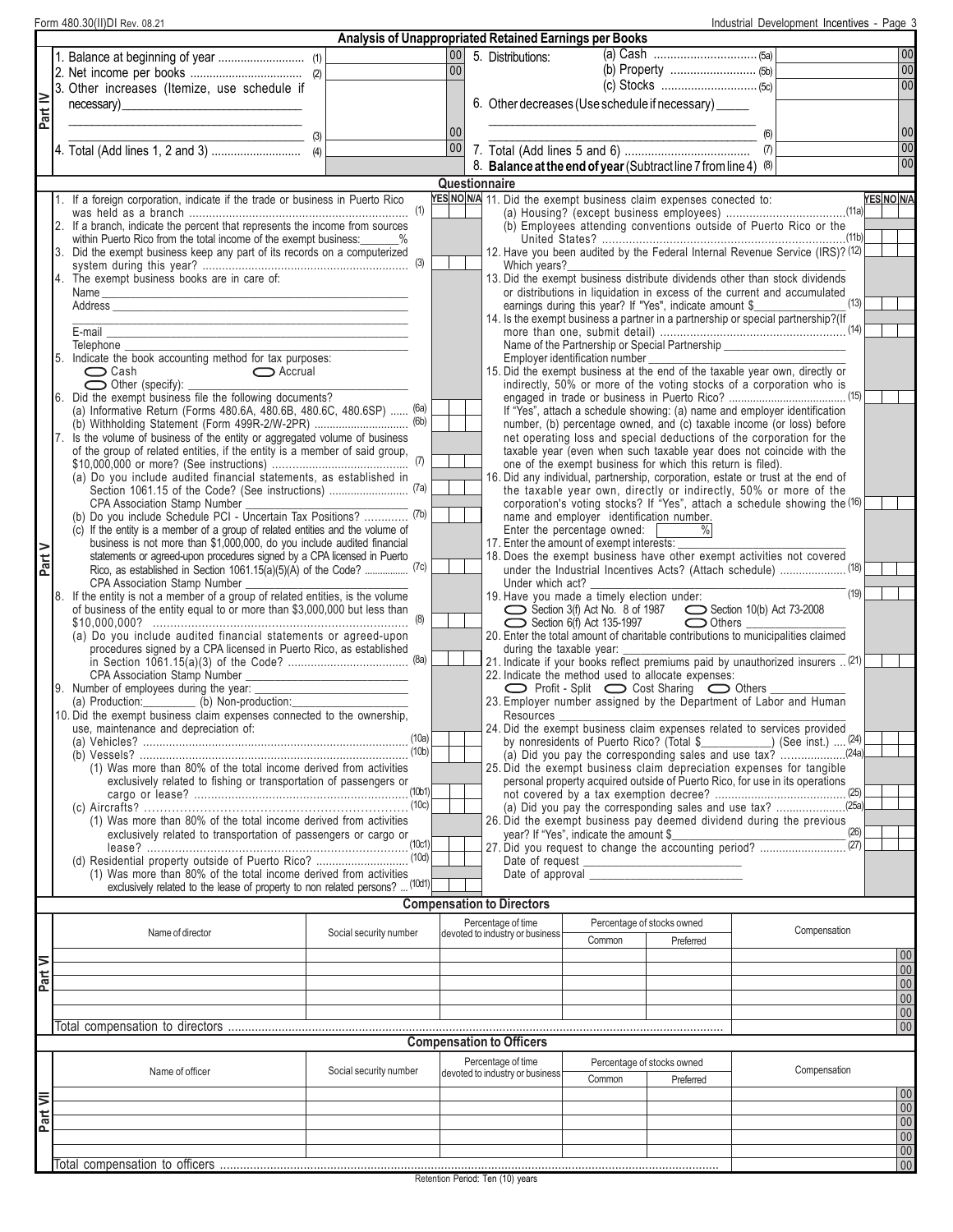| <b>Schedule N Incentives</b><br>Rev. 08.21<br>IREASUR<br>Taxpayer's Name                                                                                                                       |                           | <b>PARTIALLY EXEMPT INCOME</b><br><b>UNDER ACT 8 OF 1987</b><br>To be filed with Form 480.30(II)DI<br>Taxable year beginning on _______________, _____ and ending on ______________, _ |                                                                                                         | <b>Employer Identification Number</b>                                                                                                           |
|------------------------------------------------------------------------------------------------------------------------------------------------------------------------------------------------|---------------------------|----------------------------------------------------------------------------------------------------------------------------------------------------------------------------------------|---------------------------------------------------------------------------------------------------------|-------------------------------------------------------------------------------------------------------------------------------------------------|
| <b>Type of Business</b>                                                                                                                                                                        |                           |                                                                                                                                                                                        |                                                                                                         | Case Number                                                                                                                                     |
| Effective period for income:<br>Part I                                                                                                                                                         | Net Income Subject to Tax | Number of jobs directly related with manufacture or designated service:<br>Current:                                                                                                    |                                                                                                         |                                                                                                                                                 |
| 6. Special deductions for exempt businesses (See instructions Schedule N1 Incentives):<br>C)<br>d)<br>11. Exemptamount:<br>(a)<br>$\frac{9}{6}$<br>(b)<br><b>Computation of Tax</b><br>Part II |                           | 3. Net industrial development income (Subtract line 2 from line 1. If it is a net operating loss, do not continue. Enter zero (-0-) here and on<br>(11a)                               | $\boldsymbol{00}$<br>$\boldsymbol{00}$<br>$\boldsymbol{00}$<br>$\infty$<br>$\sqrt{0}$<br>$00\,$<br>(12) | $\infty$<br>$\infty$<br>$\omega$<br>$00\,$<br>$00\,$<br>$\overline{00}$<br>$\omega$<br>$\omega$<br>$\overline{00}$<br>$\overline{00}$<br>$00\,$ |
|                                                                                                                                                                                                |                           |                                                                                                                                                                                        | (1)<br>(2)<br>(3)<br>(4)<br>(5)<br>(6)<br>(7)<br>(8)<br>(9)                                             | $\infty$<br>$\infty$<br>$\omega$<br>$\omega$<br>$\omega$<br>$\infty$<br>$\infty$<br>$\infty$<br>$\infty$                                        |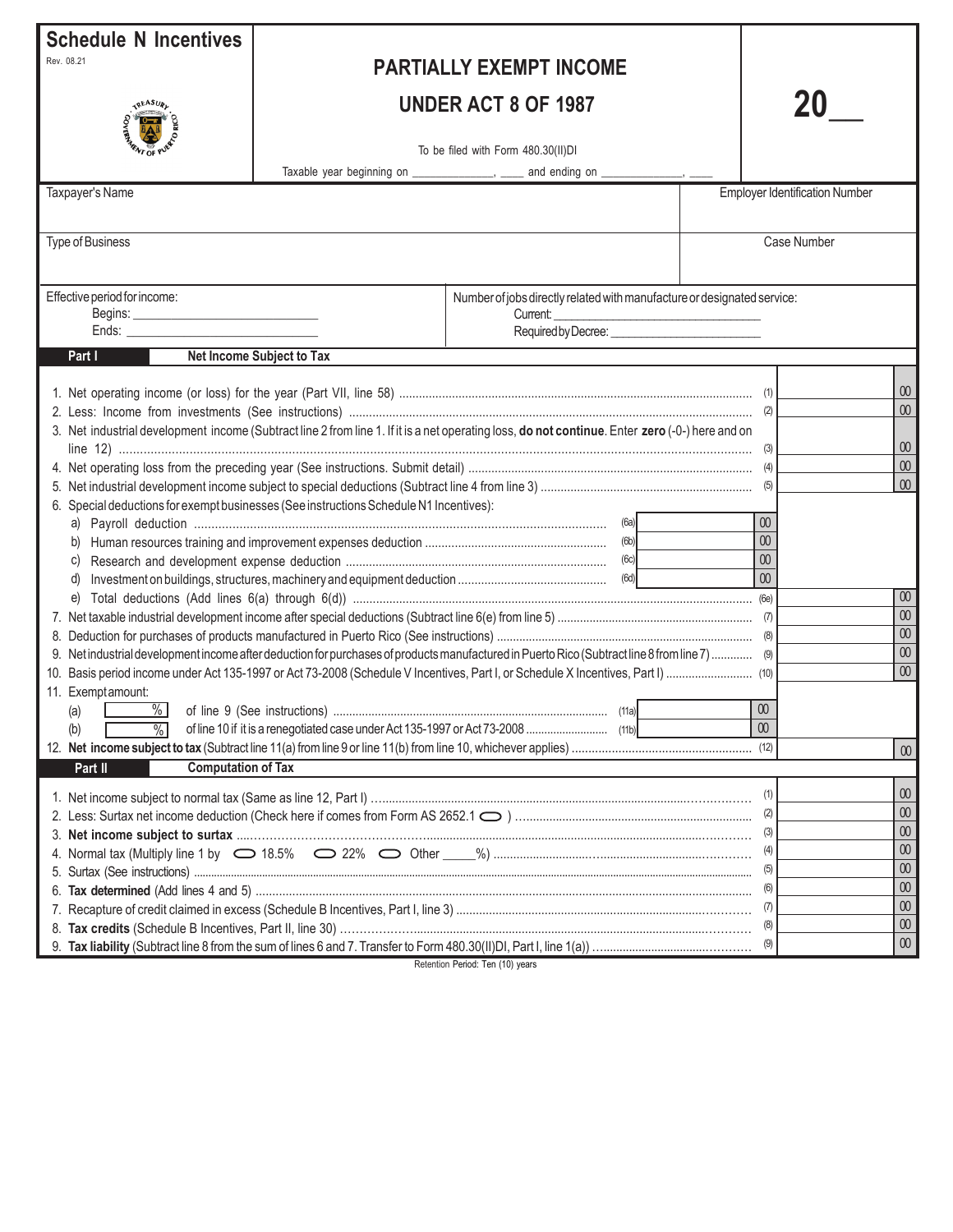| Rev. 08.21                                                                     |                                                                                                                                                                                                                                          |                                                 | Schedule N Incentives - Page 2 |
|--------------------------------------------------------------------------------|------------------------------------------------------------------------------------------------------------------------------------------------------------------------------------------------------------------------------------------|-------------------------------------------------|--------------------------------|
| <b>Part III</b>                                                                | Special Surtax Section 3(a) of Act 8 of 1987 (See instructions)                                                                                                                                                                          |                                                 |                                |
|                                                                                |                                                                                                                                                                                                                                          |                                                 | $00\,$                         |
|                                                                                |                                                                                                                                                                                                                                          |                                                 | $00\,$                         |
|                                                                                |                                                                                                                                                                                                                                          |                                                 | $00\,$<br>(3)                  |
|                                                                                |                                                                                                                                                                                                                                          |                                                 | $\infty$                       |
|                                                                                | 6. Special surtax (Enter here the smaller of line 3 or 5. In case of decrees renegotiated under Act 135-1997, enter the average special surtax paid                                                                                      |                                                 | 00                             |
|                                                                                |                                                                                                                                                                                                                                          |                                                 | 00                             |
| $7.$ Less:                                                                     |                                                                                                                                                                                                                                          |                                                 | $\boldsymbol{00}$              |
|                                                                                |                                                                                                                                                                                                                                          |                                                 | $\infty$                       |
|                                                                                |                                                                                                                                                                                                                                          |                                                 | $\infty$                       |
|                                                                                |                                                                                                                                                                                                                                          |                                                 | $\omega$<br>(7d)               |
|                                                                                |                                                                                                                                                                                                                                          |                                                 | 00                             |
|                                                                                |                                                                                                                                                                                                                                          |                                                 | $\infty$                       |
|                                                                                |                                                                                                                                                                                                                                          |                                                 | $\overline{00}$                |
|                                                                                |                                                                                                                                                                                                                                          |                                                 | $\infty$                       |
|                                                                                |                                                                                                                                                                                                                                          |                                                 | $\infty$                       |
|                                                                                |                                                                                                                                                                                                                                          |                                                 | $\omega$                       |
| Part IV                                                                        | Conditions that Exonerate from the Prepayment of Tollgate Tax                                                                                                                                                                            |                                                 |                                |
|                                                                                | Each exempt business under Act No. 8 of 1987 is generally subject to the prepayment of tollgate tax.                                                                                                                                     |                                                 |                                |
| Is the exempt business subject to the prepayment? $\bigcirc$ Yes $\bigcirc$ No |                                                                                                                                                                                                                                          |                                                 |                                |
|                                                                                | If the exempt business is not subject to the prepayment of tollgate tax, indicate which of the following conditions exonerates such payment:                                                                                             |                                                 |                                |
|                                                                                | The exempt business elected the optional tax under Section 3A of Act 8 of 1987.                                                                                                                                                          |                                                 |                                |
| 50% or more of the outstanding stocks are owned by individuals.<br>$\bigcirc$  |                                                                                                                                                                                                                                          |                                                 |                                |
| Its annual industrial development income is less than \$1,000,000.             |                                                                                                                                                                                                                                          |                                                 |                                |
| $\bigcirc$                                                                     | Its industrial development income is exempt pursuant to the provisions of Sections 2(e)(4), 2(e)(11) or 3(m) of Act 8 of 1987.                                                                                                           |                                                 |                                |
|                                                                                | The exempt business is covered under Section 4(a)(8) of Act 8 of 1987 (See instrucions).<br>If any portion of the Exempt Business Industrial Development Income is not exempt from the Prepayment of Tollgate Tax, continue with Part V. |                                                 |                                |
|                                                                                | <b>Computation of Prepayment of Tollgate Tax</b>                                                                                                                                                                                         |                                                 |                                |
| Part V                                                                         |                                                                                                                                                                                                                                          |                                                 |                                |
|                                                                                |                                                                                                                                                                                                                                          |                                                 | $\overline{00}$                |
| 2. Adjustments:<br>a)                                                          |                                                                                                                                                                                                                                          | 00                                              |                                |
| b)                                                                             |                                                                                                                                                                                                                                          | $\omega$                                        |                                |
|                                                                                |                                                                                                                                                                                                                                          | (2c)                                            | $\overline{00}$                |
|                                                                                | 3. Industrial development income (IDI) after adjustments (If line 1 is more than line 2(c), enter the difference here.                                                                                                                   |                                                 |                                |
|                                                                                |                                                                                                                                                                                                                                          |                                                 | 00 <sup>°</sup>                |
| 4. Less tax determined on industrial development income:                       |                                                                                                                                                                                                                                          |                                                 |                                |
| a)                                                                             |                                                                                                                                                                                                                                          | 00<br>$\omega$                                  |                                |
| b)<br>C)                                                                       |                                                                                                                                                                                                                                          | $\omega$                                        |                                |
|                                                                                |                                                                                                                                                                                                                                          |                                                 | 00 <sub>o</sub>                |
|                                                                                |                                                                                                                                                                                                                                          |                                                 | 00                             |
|                                                                                |                                                                                                                                                                                                                                          |                                                 | 00                             |
|                                                                                |                                                                                                                                                                                                                                          | $\overline{0}$                                  |                                |
|                                                                                |                                                                                                                                                                                                                                          |                                                 | $\overline{00}$                |
|                                                                                |                                                                                                                                                                                                                                          |                                                 | 00                             |
| 10. Less credits:                                                              |                                                                                                                                                                                                                                          | 00                                              |                                |
| b)                                                                             |                                                                                                                                                                                                                                          | $\infty$                                        |                                |
|                                                                                |                                                                                                                                                                                                                                          |                                                 | 00 <sup>°</sup>                |
|                                                                                |                                                                                                                                                                                                                                          |                                                 | $\infty$                       |
|                                                                                |                                                                                                                                                                                                                                          |                                                 | 00 <sup>°</sup>                |
|                                                                                |                                                                                                                                                                                                                                          |                                                 | 00 <sup>1</sup>                |
|                                                                                |                                                                                                                                                                                                                                          | $\infty$                                        |                                |
|                                                                                |                                                                                                                                                                                                                                          | $\omega$                                        |                                |
|                                                                                |                                                                                                                                                                                                                                          | $\overline{00}$                                 |                                |
|                                                                                |                                                                                                                                                                                                                                          | (14d)<br>00                                     | 00 <sup>°</sup>                |
|                                                                                |                                                                                                                                                                                                                                          | $\infty$                                        |                                |
|                                                                                | c) Surcharges  (15c)                                                                                                                                                                                                                     | $\omega$                                        |                                |
|                                                                                |                                                                                                                                                                                                                                          | d) Total (Add lines 15(a) through 15(c))  (15d) | 00                             |
|                                                                                |                                                                                                                                                                                                                                          |                                                 | 00 <sup>1</sup>                |
|                                                                                |                                                                                                                                                                                                                                          |                                                 | $00\,$                         |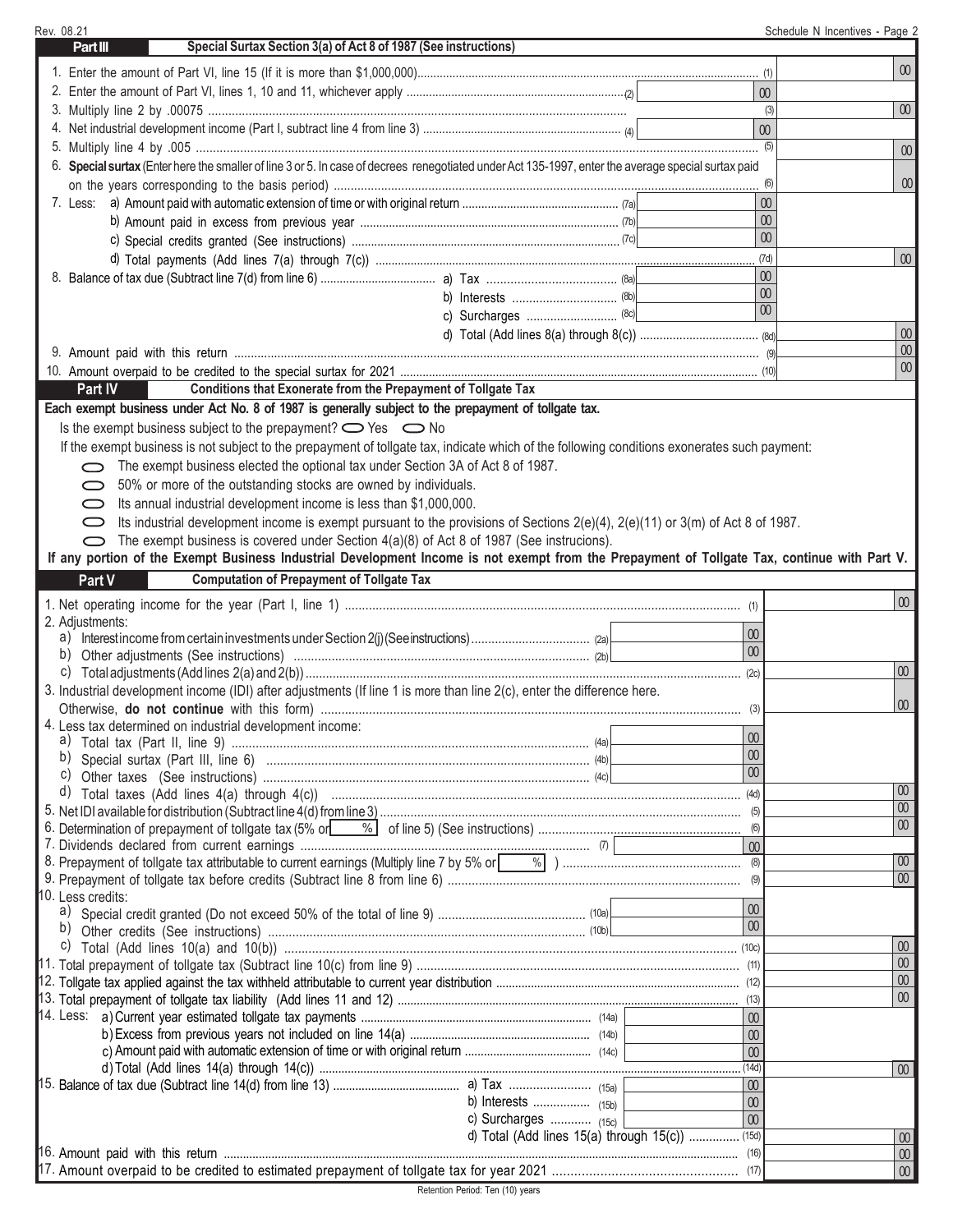| Rev. 08.21                                                                                                                                        |                 | Schedule N Incentives - Page 3 |
|---------------------------------------------------------------------------------------------------------------------------------------------------|-----------------|--------------------------------|
| Gross Profit on Sales or Production and Other Income<br><b>Part VI</b>                                                                            |                 |                                |
|                                                                                                                                                   |                 |                                |
|                                                                                                                                                   | $00\,$          |                                |
| Less: Cost of goods sold or direct costs of production                                                                                            |                 |                                |
| $00\,$<br>2. Inventory at the beginning of the year                                                                                               |                 |                                |
| $\infty$                                                                                                                                          |                 |                                |
| 00                                                                                                                                                |                 |                                |
| $\omega$                                                                                                                                          |                 |                                |
| $\omega$                                                                                                                                          |                 |                                |
| $\overline{00}$<br>7. Less: Inventory at the end of the year                                                                                      |                 |                                |
|                                                                                                                                                   | 00 <sup>°</sup> |                                |
|                                                                                                                                                   |                 | $00\,$                         |
|                                                                                                                                                   |                 | $00\,$                         |
|                                                                                                                                                   |                 | $\infty$                       |
|                                                                                                                                                   |                 | $\infty$                       |
|                                                                                                                                                   |                 | $\infty$                       |
|                                                                                                                                                   |                 | $\infty$                       |
|                                                                                                                                                   |                 | $\omega$                       |
| Part VII<br><b>Deductions and Net Operating Income</b>                                                                                            |                 |                                |
| A. Deductions that must be reported on informative returns:                                                                                       |                 |                                |
|                                                                                                                                                   |                 | 00 <sup>°</sup>                |
|                                                                                                                                                   |                 | 00 <sup>°</sup>                |
|                                                                                                                                                   |                 | 00 <sup>°</sup>                |
| 4. Salaries paid to young university students (Total \$_____________) Internship Program of the Department of the Treasury (Total \$____________) |                 |                                |
|                                                                                                                                                   |                 | 00 <sup>°</sup>                |
|                                                                                                                                                   |                 | $\omega$                       |
|                                                                                                                                                   |                 | $\omega$                       |
|                                                                                                                                                   |                 | $\omega$                       |
|                                                                                                                                                   |                 | $\omega$                       |
|                                                                                                                                                   |                 | $\omega$                       |
|                                                                                                                                                   |                 | $\omega$                       |
|                                                                                                                                                   |                 | $\omega$                       |
|                                                                                                                                                   |                 | $\omega$                       |
|                                                                                                                                                   |                 | $\omega$                       |
|                                                                                                                                                   |                 | $\omega$                       |
|                                                                                                                                                   |                 | $\omega$                       |
|                                                                                                                                                   | $\ldots$ (16)   | $00\,$                         |
|                                                                                                                                                   |                 | $\infty$                       |
|                                                                                                                                                   |                 | $\infty$                       |
|                                                                                                                                                   |                 | $\omega$                       |
|                                                                                                                                                   |                 | 00 <sup>°</sup>                |
| B. Deductions not reported on informative returns:                                                                                                |                 |                                |
|                                                                                                                                                   |                 | 00 <sup>°</sup>                |
| 22. Taxes, patents and licenses:                                                                                                                  |                 |                                |
|                                                                                                                                                   |                 | 00 <sup>°</sup>                |
| (b) Other taxes: Patents \$                                                                                                                       |                 | $\infty$                       |
|                                                                                                                                                   |                 | 00 <sup>°</sup>                |
|                                                                                                                                                   |                 | $\omega$                       |
|                                                                                                                                                   |                 | $\omega$                       |
|                                                                                                                                                   |                 | $\omega$                       |
|                                                                                                                                                   |                 | $\omega$                       |
|                                                                                                                                                   |                 | $\omega$                       |
|                                                                                                                                                   |                 | $\omega$                       |
|                                                                                                                                                   |                 | $\omega$                       |
|                                                                                                                                                   |                 | $\omega$                       |
|                                                                                                                                                   |                 | $\omega$                       |
|                                                                                                                                                   |                 | $\omega$                       |
|                                                                                                                                                   |                 | 00 <sup>°</sup>                |
|                                                                                                                                                   |                 | 00 <sup>°</sup>                |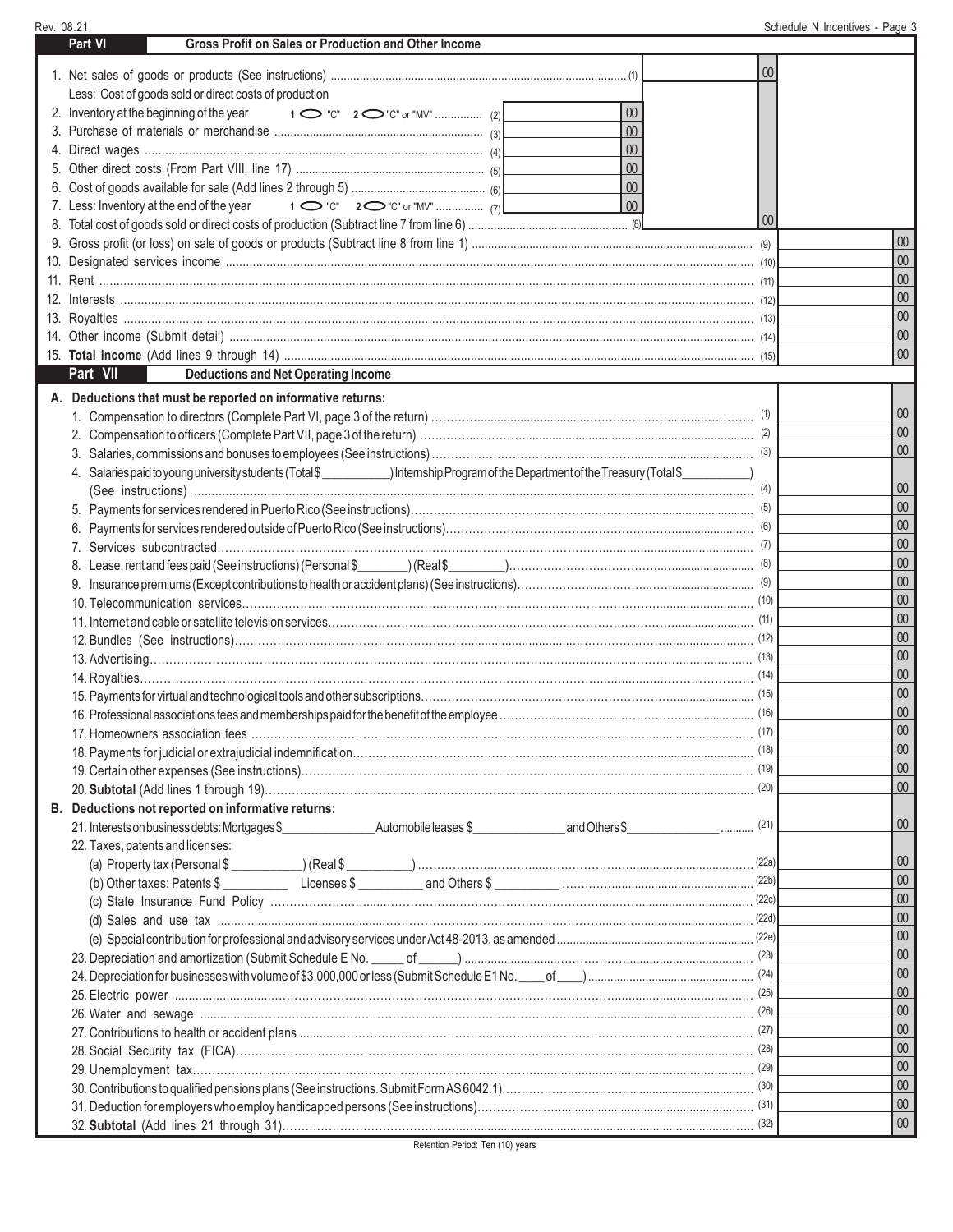**C. Other deductions:** 33. Automobile expenses (Mileage\_\_\_\_\_\_\_\_\_\_\_) (See instructions) ………………………………….………...........................................….. (33) 34. Other motor vehicle expenses (See instructions) ………………………………………………......................................................……. (34) 35. Repairs and maintenance …………………………………….............……………….........…………..........................................……... (35) 36. Travel expenses (Total expenses \$\_\_\_\_\_\_\_\_\_\_\_) ……………..................................………….............................................……… (36) 37. Meal and entertainment expenses (Total expenses \$\_\_\_\_\_\_\_\_\_\_\_) (See instructions) ………...............……........................................... (37) 38. Materials and office supplies ……………………………………….................................................…...........................................…. (38) 39. Materials used directly in the trade or business …………………………………………………......……….............................................… (39) 40. Stamps, vouchers and fees ………….………………………………………………………………....…................................................ (40) 41. Postage and shipping charges ……………………………………………….……............................….............................................. (41) 42. Uniforms …………………………………………………………………..................................….…............................................. (42) 43. Parking and toll …………………………………………………………………...............................................................................… (43) 44. Office expenses ……………………………………………...................................................…...................................................... (44) 45. Bank fees ………………………………………………………………………………………................................................................ (45) 46. Bad debts ……………………………………………………………………………………..........................................................……... (46) 47. Contributions to educational contributions accounts for the employee's beneficiaries (See instructions) ...................................................... (47) 48. Expenses incurred or paid to stockholders, persons or related entities outside of Puerto Rico (See instructions) (Total \$\_\_\_\_\_\_\_\_\_\_\_\_\_\_\_\_\_\_\_\_\_\_\_\_. (48) 49. Deduction for expenses incurred or paid to stockholders, persons or related entities, fully deductible (See instructions) ................................... (49) 50. Losses from fires, storms, other casualties, or theft (See instructions) ……............................................……........................................ (50) 51. Management fees …………………………………………………….............................................................................................… (51) 52. Expenses in property leased to the Puerto Rico Industrial Development Company or warehouse of the Puerto Rico Trade and Export Company (See instructions) ……………………....................………..…..................................................................................................... (52) 53. Other deductions (Submit detail) .............................……………………………………………………….............................................. (53) 54. **Subtotal** (Add lines 33 through 53) ……….........................……………………………………..…..............………............................... (54) 55. Charitable contributions .................…………………………………………………………..……………..........................................…. (55) 56. Allowable deduction for investment in a Private Equity Fund (See instructions)..………………...............…........................................….. (56) 57. **Total deductions** (Add lines 20, 32, 54, 55 and 56)…………………………………………….....................……................................… 58. **Net operating income (or loss) for the year** (Line 15, Part VI less line 57. Enter here and in Part I, line 1) .................................... 00 00 00 00 00 00 00 00 00 00 00 00 00 00 00 00 00 00 00 00 00 00 00 00 00 00 (57) (58) **Part VII** Deductions and Net Operating Income (Continued) Rev. 08.21 Schedule N Incentives - Page 4 **Item Item Amount Part VIII Other Direct Costs Amount**

| Item                                                     | Amount               | ltem                                                           | Amount |
|----------------------------------------------------------|----------------------|----------------------------------------------------------------|--------|
|                                                          | 00                   |                                                                | 00     |
|                                                          | $100$ $\blacksquare$ |                                                                | 00     |
|                                                          | 100 I                |                                                                | 00     |
|                                                          | $100$ $\blacksquare$ |                                                                | 00     |
|                                                          | 00                   | 14. Meal expenses paid to production employees                 |        |
| 6. Insurance premiums (Except contributions to health or |                      |                                                                | 00     |
|                                                          | $100 \, \mathsf{I}$  | 15. Depreciation (Submit Schedule E No. ______ of              |        |
|                                                          |                      | or Schedule $E1$ No. $\qquad \qquad$ of $\qquad \qquad$ ) (15) | 00     |
|                                                          | 00                   |                                                                | 00     |
|                                                          | 00                   | 17. Total other direct costs (Add lines 1 through 16. Transfer |        |
|                                                          |                      |                                                                | 00     |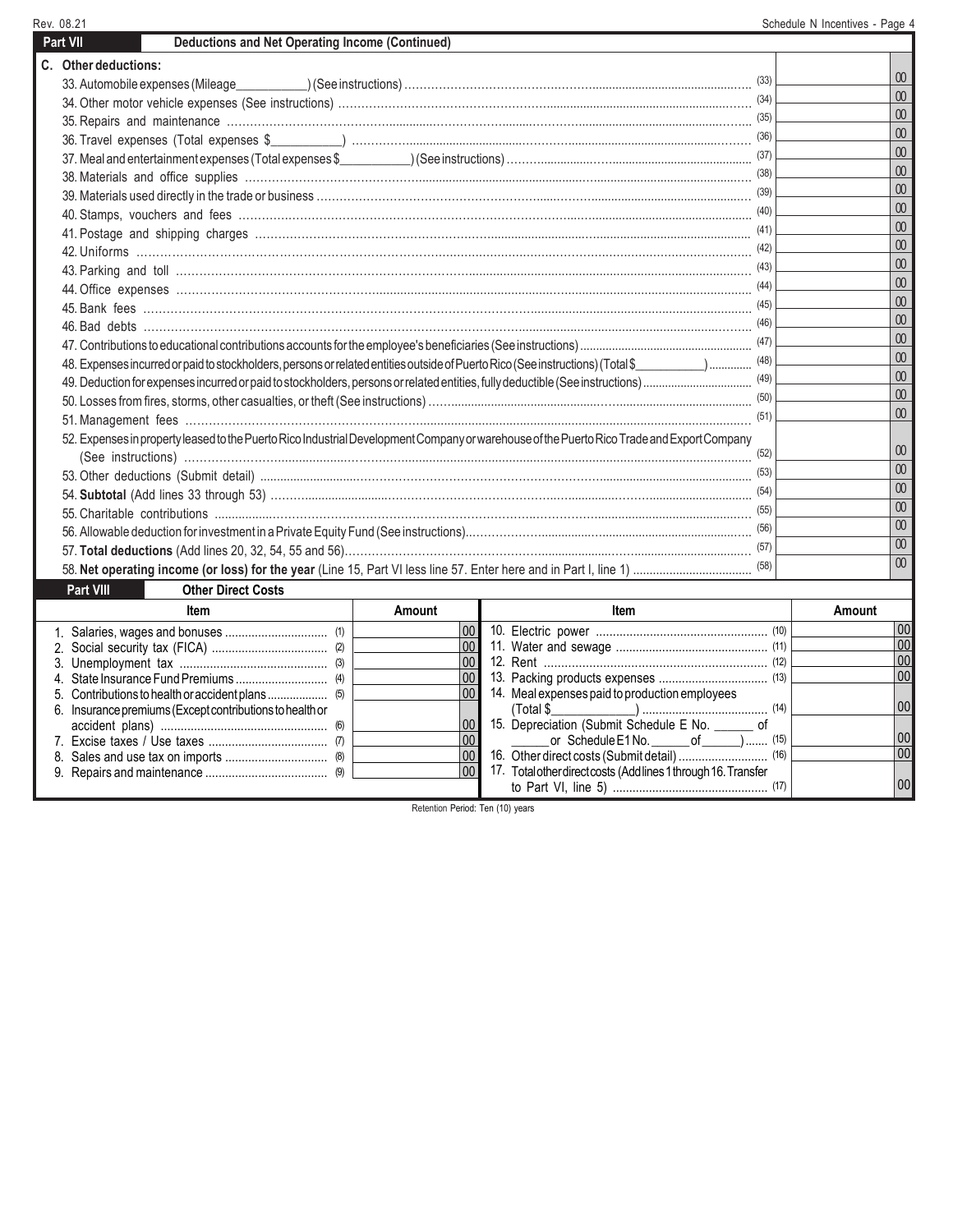| <b>Schedule N1 Incentives</b> |                                                                |                                                                                   |                                           |                 | COMPUTATION OF THE SPECIAL DEDUCTIONS FOR EXEMPT BUSINESSES UNDER ACT 8 OF 1987 |                                                     |                                                                    |
|-------------------------------|----------------------------------------------------------------|-----------------------------------------------------------------------------------|-------------------------------------------|-----------------|---------------------------------------------------------------------------------|-----------------------------------------------------|--------------------------------------------------------------------|
| Rev. 08.21                    |                                                                | To be filed with Form 480.30(II) DI                                               |                                           |                 |                                                                                 |                                                     |                                                                    |
|                               |                                                                |                                                                                   | Taxable year beginning on                 |                 | and ending on                                                                   |                                                     |                                                                    |
| Taxpayer's Name               |                                                                |                                                                                   |                                           | Type of Decree: |                                                                                 | Employer Identification Number                      | Case Number                                                        |
|                               |                                                                |                                                                                   |                                           |                 | ◯ New <benegotiated< td=""><td></td><td></td></benegotiated<>                   |                                                     |                                                                    |
| Type of Business              |                                                                | Effective period for income:                                                      |                                           |                 |                                                                                 | Number of jobs directly related with manufacture or |                                                                    |
|                               |                                                                | Begins:<br>Ends:                                                                  |                                           |                 | Converted C Extended                                                            | designated service: Current:                        | Required by Decree:                                                |
| Part I                        |                                                                | Computation of the special deductions                                             | Payroll Deduction<br>(a)<br>(manufacture) |                 | Training and Improvement<br>(b)<br><b>Expenses</b>                              | Research and Development<br>(c)<br><b>Expenses</b>  | Investment on Buildings,<br>(d)<br><b>Structures and Machinery</b> |
|                               |                                                                |                                                                                   |                                           | 00              |                                                                                 | 00<br>  00                                          | 00                                                                 |
|                               |                                                                |                                                                                   | 00                                        |                 |                                                                                 |                                                     |                                                                    |
|                               |                                                                | 3. Industrial development income (Schedule N Incentives, Part I, line 5)  (3)     |                                           | 00              |                                                                                 | 00<br>$00 \,$                                       | 00                                                                 |
|                               |                                                                | (If line 2 is more than line 3, do not continue. Complete Part II)                |                                           |                 |                                                                                 |                                                     |                                                                    |
|                               | 4. Less: Special deductions according to line 1:               |                                                                                   |                                           |                 |                                                                                 |                                                     |                                                                    |
|                               |                                                                |                                                                                   |                                           |                 | 00                                                                              | 00                                                  |                                                                    |
|                               |                                                                |                                                                                   | 00                                        |                 |                                                                                 | $00\,$                                              |                                                                    |
|                               |                                                                |                                                                                   | 00 <br> 00                                |                 | 00                                                                              |                                                     |                                                                    |
|                               |                                                                | (d) Investment on buildings, structures and machinery  (4d)                       |                                           | 00              | 00                                                                              | $\overline{00}$<br>100<br>$ 00\rangle$              |                                                                    |
|                               | 5. Industrial development income to determine the amount of    |                                                                                   |                                           |                 |                                                                                 |                                                     |                                                                    |
|                               |                                                                |                                                                                   |                                           | 0 <sub>0</sub>  |                                                                                 | 00                                                  | 00                                                                 |
| 6. Amount of deduction for:   |                                                                |                                                                                   |                                           |                 |                                                                                 |                                                     |                                                                    |
| (a) Payroll                   |                                                                |                                                                                   |                                           |                 |                                                                                 |                                                     |                                                                    |
|                               | (1) 5% of the production payroll (Enter 5% of the              |                                                                                   |                                           |                 |                                                                                 |                                                     |                                                                    |
|                               | production payroll up to 50% of line 5. Applies                |                                                                                   |                                           |                 |                                                                                 |                                                     |                                                                    |
|                               | (2) 15% of the production payroll (If line 3 is less than      |                                                                                   | 00                                        |                 |                                                                                 |                                                     |                                                                    |
|                               | \$30,000 per production job, enter 15% of the                  |                                                                                   |                                           |                 |                                                                                 |                                                     |                                                                    |
|                               | production payroll up to 50% of line 5. Applies to             |                                                                                   |                                           |                 |                                                                                 |                                                     |                                                                    |
|                               |                                                                |                                                                                   | $ 00\rangle$                              |                 |                                                                                 |                                                     |                                                                    |
|                               | (3) If line 3 is less than \$500,000 and the corporation       |                                                                                   |                                           |                 |                                                                                 |                                                     |                                                                    |
|                               | keeps an average of 15 or more employees, enter                |                                                                                   | 00                                        |                 |                                                                                 |                                                     |                                                                    |
|                               |                                                                |                                                                                   |                                           | 00              |                                                                                 |                                                     |                                                                    |
|                               |                                                                | (b) Human resources training and improvement expenses  (6b)                       |                                           |                 |                                                                                 | 00                                                  |                                                                    |
|                               |                                                                |                                                                                   |                                           |                 |                                                                                 | 00                                                  |                                                                    |
|                               | (d) Investment on buildings, structures, machinery and         |                                                                                   |                                           |                 |                                                                                 |                                                     |                                                                    |
|                               |                                                                |                                                                                   |                                           |                 |                                                                                 |                                                     | 00                                                                 |
| 7. Total deductions:          |                                                                |                                                                                   |                                           |                 |                                                                                 | 00                                                  | 00                                                                 |
|                               |                                                                |                                                                                   |                                           | 00              |                                                                                 | 0 <sub>0</sub><br>00                                | 00                                                                 |
|                               |                                                                |                                                                                   |                                           | 00              |                                                                                 | 00<br>00                                            | $\overline{00}$                                                    |
|                               | 8. Allowable deductions (Line 7(c) up to the amount of line 5. |                                                                                   |                                           |                 |                                                                                 |                                                     |                                                                    |
|                               | If it is less than line 5, enter the amounts on Schedule N     |                                                                                   |                                           |                 |                                                                                 |                                                     |                                                                    |
|                               |                                                                | Incentives, Part I, line 6(e), as applicable. If it is more than line 5, complete |                                           |                 |                                                                                 |                                                     |                                                                    |
|                               |                                                                |                                                                                   |                                           | 00              |                                                                                 | 00<br>0 <sub>0</sub>                                | $ 00\rangle$                                                       |
|                               |                                                                | 9. Carryforward deductions to subsequent years (If line 7(c) is                   |                                           |                 |                                                                                 |                                                     |                                                                    |
|                               | more than line 5 and do not have to complete Part II)          |                                                                                   |                                           |                 |                                                                                 |                                                     |                                                                    |
|                               |                                                                |                                                                                   |                                           |                 |                                                                                 | 00                                                  | 00                                                                 |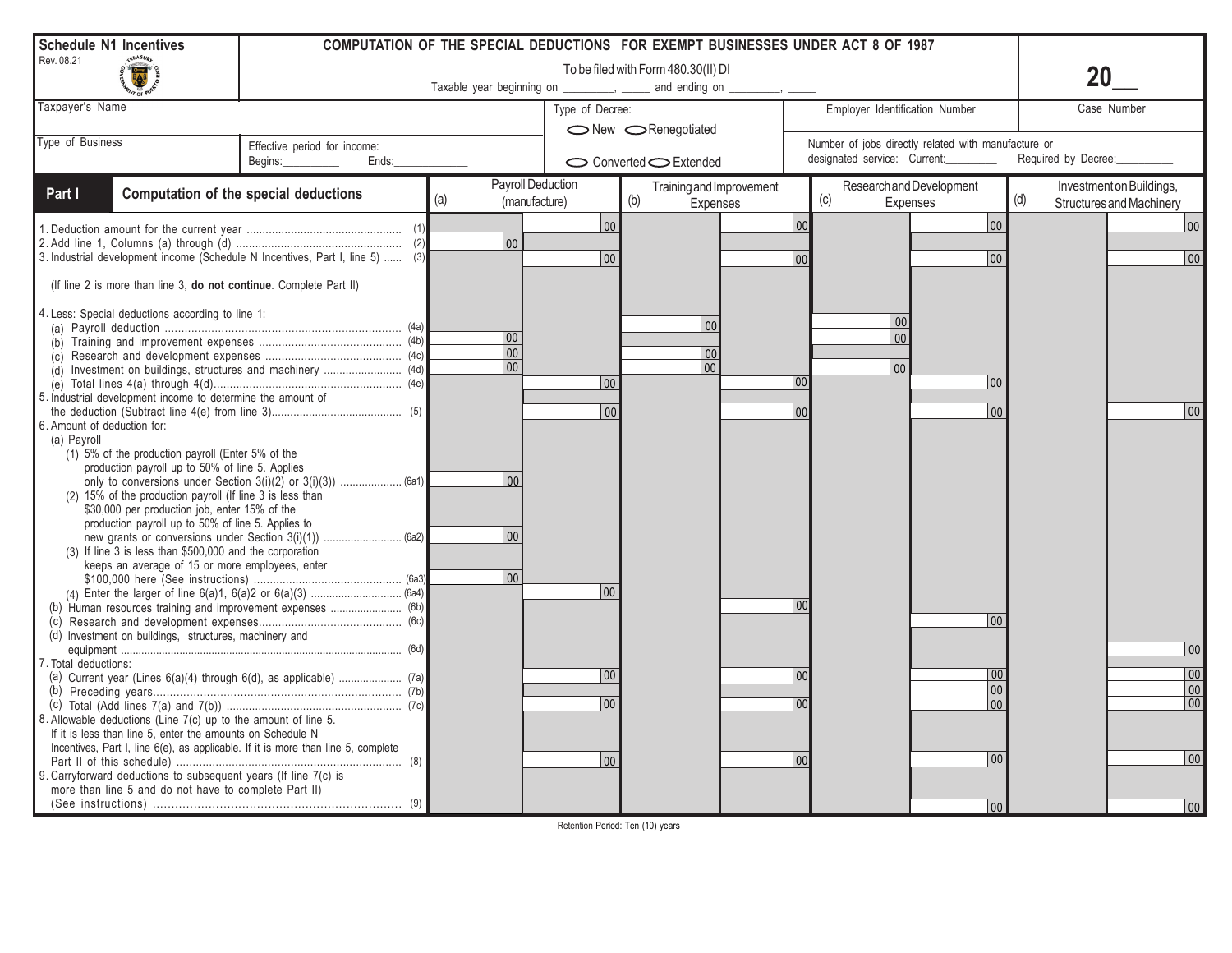| Rev. 08.21                                                                                                                                                                                                                                        |                 |                    | Schedule N1 Incentives - Page 2 |
|---------------------------------------------------------------------------------------------------------------------------------------------------------------------------------------------------------------------------------------------------|-----------------|--------------------|---------------------------------|
| Special Rules (Apply to the exempt business that is allowed to claim more than one of the deductions of Columns a, b, c and d of Part I, and the sum of said deductions<br>Part II<br>is more than the Industrial Development Income of the year) |                 | Limit for the year | Carryforward to<br>future years |
| Order to claim the special deductions                                                                                                                                                                                                             |                 |                    |                                 |
|                                                                                                                                                                                                                                                   | $\infty$        |                    |                                 |
| Less: Payroll deduction (only manufacture)<br>2.                                                                                                                                                                                                  |                 |                    |                                 |
|                                                                                                                                                                                                                                                   | 00              |                    |                                 |
|                                                                                                                                                                                                                                                   | 00              |                    |                                 |
| (c) If line 1 is less than \$500,000 and the corporation keeps an average of 15 persons or more employed,                                                                                                                                         |                 |                    |                                 |
|                                                                                                                                                                                                                                                   | $\overline{00}$ |                    |                                 |
|                                                                                                                                                                                                                                                   | $\overline{00}$ |                    |                                 |
|                                                                                                                                                                                                                                                   | $\infty$        |                    |                                 |
|                                                                                                                                                                                                                                                   |                 | $\infty$           |                                 |
|                                                                                                                                                                                                                                                   | $\omega$        |                    |                                 |
|                                                                                                                                                                                                                                                   | $\overline{00}$ |                    |                                 |
|                                                                                                                                                                                                                                                   | $\overline{00}$ |                    |                                 |
| 18.                                                                                                                                                                                                                                               |                 | $\infty$           |                                 |
| I9.                                                                                                                                                                                                                                               | $\overline{0}$  |                    |                                 |
| 10. Less: Research and development expenses deduction                                                                                                                                                                                             |                 |                    |                                 |
|                                                                                                                                                                                                                                                   | $\infty$        |                    |                                 |
|                                                                                                                                                                                                                                                   | $\overline{00}$ |                    |                                 |
|                                                                                                                                                                                                                                                   | $\overline{00}$ |                    |                                 |
|                                                                                                                                                                                                                                                   | $\infty$        |                    |                                 |
|                                                                                                                                                                                                                                                   |                 | $\boldsymbol{00}$  |                                 |
|                                                                                                                                                                                                                                                   |                 |                    | $\overline{0}$                  |
|                                                                                                                                                                                                                                                   | $\infty$        |                    |                                 |
| 15. Less: Special deduction for investment on buildings, structures, machinery and equipment                                                                                                                                                      |                 |                    |                                 |
|                                                                                                                                                                                                                                                   | 00              |                    |                                 |
|                                                                                                                                                                                                                                                   | $\overline{00}$ |                    |                                 |
|                                                                                                                                                                                                                                                   | $\overline{00}$ |                    |                                 |
|                                                                                                                                                                                                                                                   | $\overline{00}$ |                    |                                 |
|                                                                                                                                                                                                                                                   |                 | $\infty$           |                                 |
|                                                                                                                                                                                                                                                   |                 |                    | $\overline{00}$                 |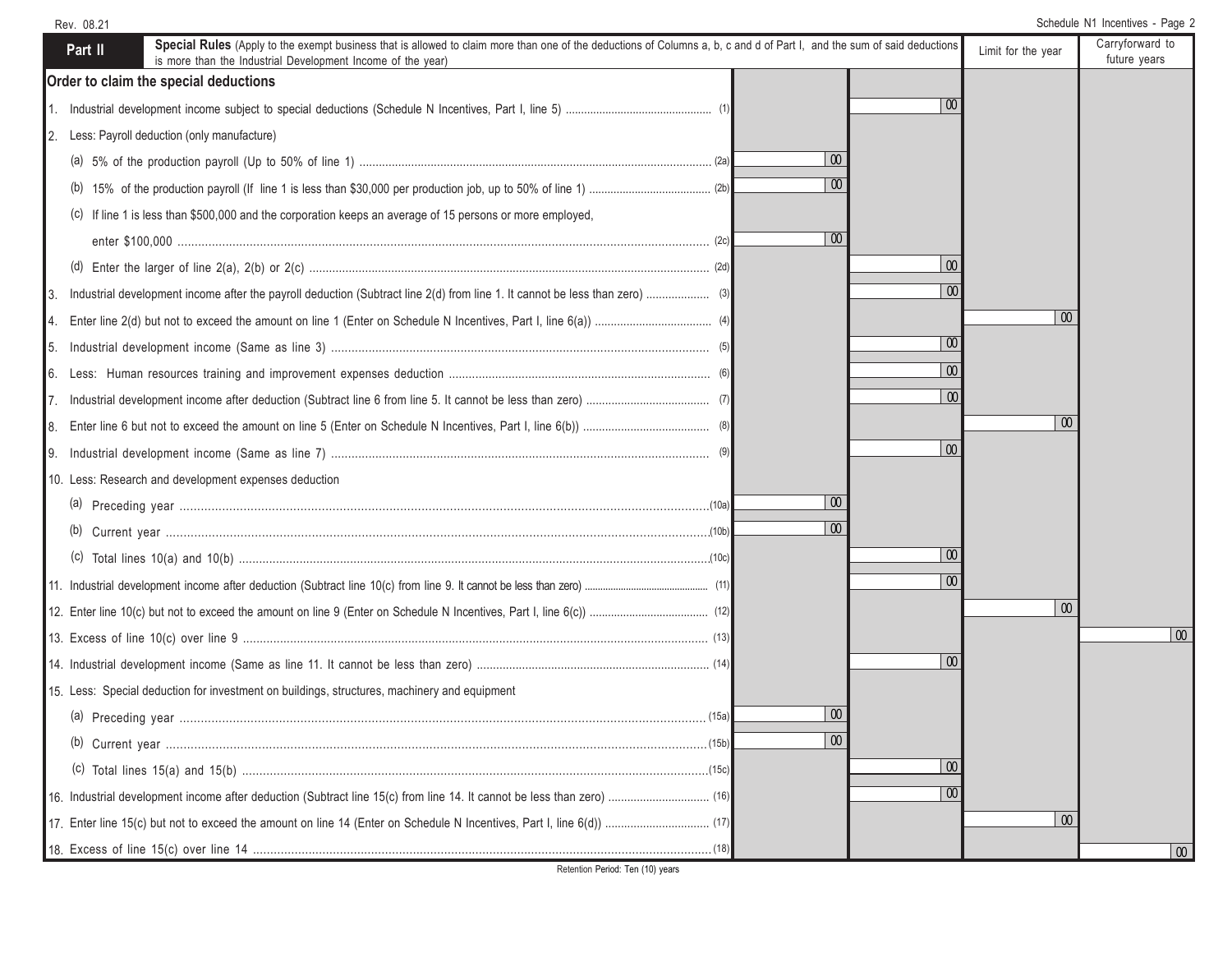| <b>Schedule V Incentives</b>                     |                                           | <b>INCOME TAX FOR EXEMPT BUSINESSES UNDER</b>                                                                                                                   | ACT 135-1997    |                                                                         |                                 |                                       |
|--------------------------------------------------|-------------------------------------------|-----------------------------------------------------------------------------------------------------------------------------------------------------------------|-----------------|-------------------------------------------------------------------------|---------------------------------|---------------------------------------|
| Rev. 08.21<br>To be filed with Form 480.30(II)DI |                                           |                                                                                                                                                                 |                 |                                                                         |                                 |                                       |
|                                                  |                                           | Taxable year begining on ___________, _                                                                                                                         |                 | and ending on __                                                        |                                 |                                       |
| Taxpayer's Name                                  |                                           |                                                                                                                                                                 | Type of Decree: |                                                                         |                                 | <b>Employer Identification Number</b> |
| Type of Business                                 |                                           |                                                                                                                                                                 | $\bigcirc$ New  | Renegotiated                                                            |                                 |                                       |
|                                                  |                                           |                                                                                                                                                                 | Converted       | Extended                                                                | Case Number:                    |                                       |
| Effective period for income:                     |                                           |                                                                                                                                                                 |                 | Number of jobs directly related with manufacture or designated service: |                                 |                                       |
| Begins:                                          | Ends:                                     |                                                                                                                                                                 | Current:        | Required by Decree:                                                     |                                 |                                       |
| Part I                                           |                                           | Basis Period Average Income (Applies only to renegotiated cases)<br>Basis period average income as determined in your decree:                                   |                 |                                                                         |                                 |                                       |
| Part II                                          | Net Income Subjet to Tax                  |                                                                                                                                                                 |                 |                                                                         |                                 |                                       |
|                                                  |                                           |                                                                                                                                                                 |                 |                                                                         |                                 | 00                                    |
|                                                  |                                           |                                                                                                                                                                 |                 |                                                                         |                                 | $00\,$                                |
|                                                  |                                           | 3. Total industrial development income (or loss) (Subtract line 2 from line 1. If an operating loss, do not continue. Enter zero (-0-) here and on line 5)  (3) |                 |                                                                         |                                 | $\omega$                              |
|                                                  |                                           | 5. Net industrial development income subject to special deductions (Subtractline 4 from line 3. If it is equal or less than 0, do not continue)  (5)            |                 |                                                                         |                                 | $\overline{00}$<br>00                 |
|                                                  |                                           | 6. Special deductions for exempt businesses (See instructions Schedule V1 Incentives):                                                                          |                 |                                                                         |                                 |                                       |
| a)<br>b)                                         |                                           |                                                                                                                                                                 |                 |                                                                         | $\boldsymbol{00}$<br>00         |                                       |
| C)                                               |                                           |                                                                                                                                                                 |                 |                                                                         | 00                              |                                       |
| d)                                               |                                           |                                                                                                                                                                 |                 |                                                                         | $\overline{00}$                 |                                       |
| e)                                               |                                           |                                                                                                                                                                 |                 |                                                                         |                                 | $\boldsymbol{00}$<br>$00\,$           |
|                                                  |                                           |                                                                                                                                                                 |                 |                                                                         |                                 | $\omega$                              |
|                                                  |                                           | 9). Netindustrial development income after deduction for purchases of products manufactured in Puerto Rico (Subtractline 8 from line 7)  (9)                    |                 |                                                                         |                                 | $\overline{00}$                       |
|                                                  |                                           |                                                                                                                                                                 |                 |                                                                         |                                 | 00<br>$\overline{00}$                 |
|                                                  |                                           |                                                                                                                                                                 |                 |                                                                         |                                 | $\omega$                              |
| Part III                                         | <b>Computation of Tax</b>                 |                                                                                                                                                                 |                 |                                                                         |                                 |                                       |
|                                                  |                                           | 1. Fixed tax rate on IDI: $(1a)$ $\bigcirc$ 7% $(1b)$ $\bigcirc$ 4% $(1c)$ other                                                                                |                 |                                                                         |                                 | $00\,$                                |
|                                                  |                                           |                                                                                                                                                                 |                 |                                                                         |                                 | $\overline{00}$                       |
| 4. Less credits:                                 |                                           |                                                                                                                                                                 |                 |                                                                         | 00                              |                                       |
| b)                                               |                                           |                                                                                                                                                                 |                 |                                                                         | 00                              |                                       |
| C)                                               |                                           |                                                                                                                                                                 |                 |                                                                         | 00 <sup>°</sup><br>00           |                                       |
| d)<br>e)                                         |                                           |                                                                                                                                                                 |                 |                                                                         | 00                              |                                       |
|                                                  |                                           |                                                                                                                                                                 |                 |                                                                         | $\boxed{00}$<br>$\overline{00}$ |                                       |
| g)<br>h)                                         |                                           | Credit for purchases of products manufactured in Puerto Rico (Schedule X1 Incentives, Part I, line 6)  (49)                                                     |                 |                                                                         | $\omega$                        |                                       |
| i)                                               |                                           | Credit for investment in machinery and equipment (Schedule X1 Incentives, Part IV, line 6 or 8, as applicable)  (4i)                                            |                 |                                                                         | 00                              |                                       |
| k)                                               |                                           | Credit for investment in strategic projects (Schedule X1 Incentives, Part VII, line 5(a))  (4)                                                                  |                 |                                                                         | $\omega$<br>$\omega$            |                                       |
| $\mathbb{I}$                                     |                                           |                                                                                                                                                                 |                 |                                                                         | $\omega$                        |                                       |
| m)                                               |                                           |                                                                                                                                                                 |                 |                                                                         | 00                              | $\infty$                              |
|                                                  |                                           |                                                                                                                                                                 |                 |                                                                         |                                 | $00\,$                                |
|                                                  | 6. Enter here: 95% of line 5  (6a)        |                                                                                                                                                                 |                 |                                                                         |                                 | $\omega$                              |
| Part IV                                          |                                           | <b>Gross Profit on Sales or Production and Other Income</b>                                                                                                     |                 |                                                                         |                                 |                                       |
|                                                  |                                           |                                                                                                                                                                 |                 |                                                                         | 00                              |                                       |
|                                                  | 2. Inventory at the beginning of the year | Less: Cost of goods sold or direct costs of production                                                                                                          |                 | 00                                                                      |                                 |                                       |
|                                                  |                                           |                                                                                                                                                                 |                 | $\overline{00}$<br>00                                                   |                                 |                                       |
| 4.                                               |                                           |                                                                                                                                                                 |                 | $\omega$                                                                |                                 |                                       |
|                                                  |                                           |                                                                                                                                                                 |                 | $\omega$                                                                |                                 |                                       |
|                                                  |                                           |                                                                                                                                                                 |                 | $\overline{00}$                                                         | 00                              |                                       |
| 9.                                               |                                           |                                                                                                                                                                 |                 |                                                                         |                                 | $\boxed{00}$                          |
| 10.<br>$\vert$ 11.                               |                                           |                                                                                                                                                                 |                 |                                                                         |                                 | $\infty$<br>00                        |
| 12.                                              |                                           | $Interests  \  \, 12) \label{p:1}$                                                                                                                              |                 |                                                                         |                                 | $\boldsymbol{00}$                     |
|                                                  |                                           |                                                                                                                                                                 |                 |                                                                         |                                 | $\overline{00}$<br>$\boldsymbol{00}$  |
|                                                  |                                           |                                                                                                                                                                 |                 |                                                                         |                                 | 00 <sup>°</sup>                       |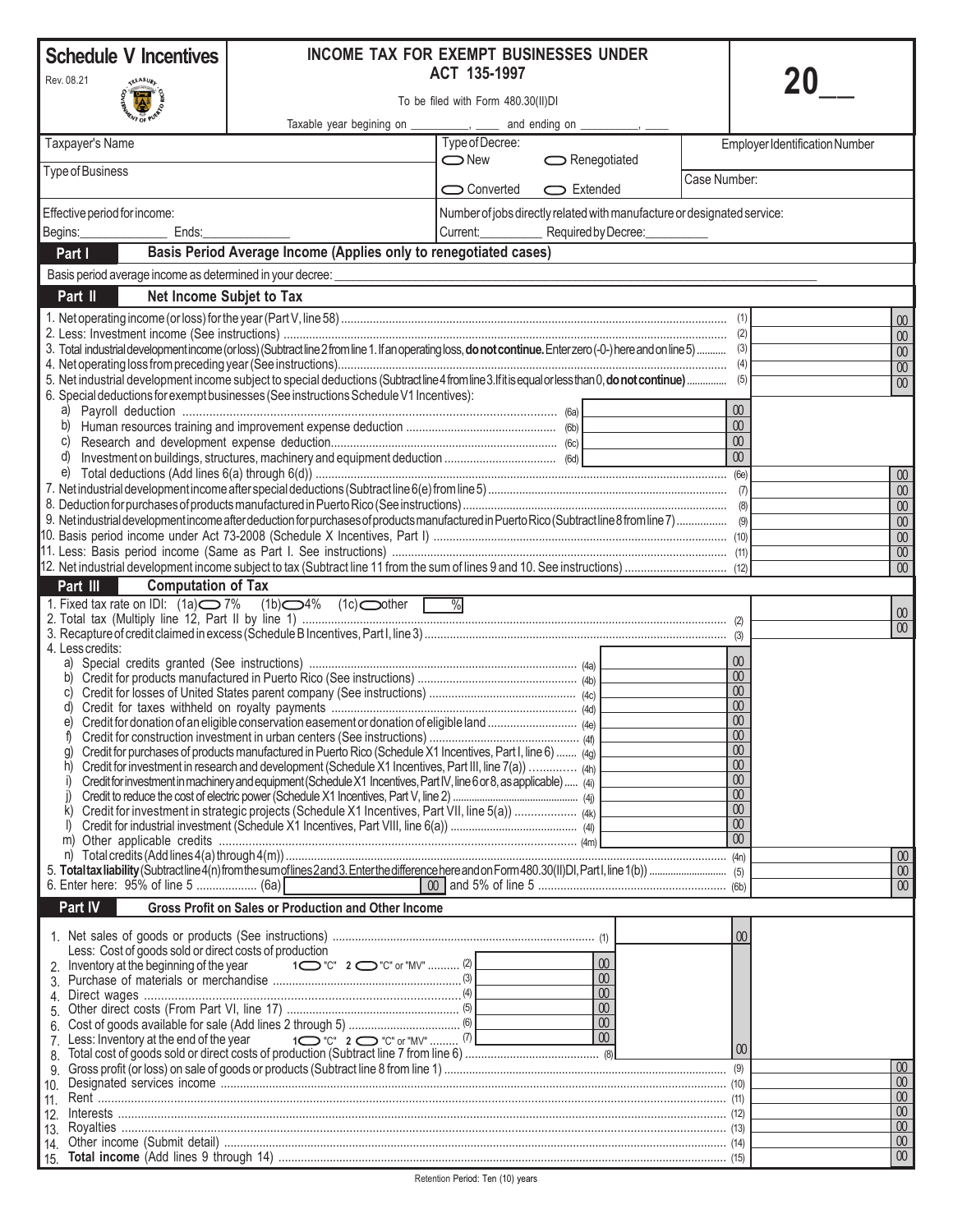|    | Rev. 08.21                                                                                                                      | Schedule V Incentives - Page 2 |
|----|---------------------------------------------------------------------------------------------------------------------------------|--------------------------------|
|    | Part V<br><b>Deductions and Net Operating Income</b>                                                                            |                                |
|    | A. Deductions that must be reported on informative returns:                                                                     |                                |
|    |                                                                                                                                 | $ 00\rangle$                   |
|    |                                                                                                                                 | 00                             |
|    |                                                                                                                                 | 00                             |
|    | 4.                                                                                                                              | 00                             |
|    | 5.                                                                                                                              | 00                             |
|    | 6.                                                                                                                              | 00 <br> 00                     |
|    |                                                                                                                                 | 00                             |
|    |                                                                                                                                 | 00                             |
|    |                                                                                                                                 | $ 00\rangle$                   |
|    |                                                                                                                                 | 00                             |
|    |                                                                                                                                 | 00                             |
|    |                                                                                                                                 | 00                             |
|    |                                                                                                                                 | 00                             |
|    |                                                                                                                                 | 00                             |
|    |                                                                                                                                 | 00                             |
|    |                                                                                                                                 | 00 <br> 00                     |
|    |                                                                                                                                 | 00                             |
|    |                                                                                                                                 | 100                            |
| B. | Deductions not reported on informative returns:                                                                                 |                                |
|    |                                                                                                                                 | $ 00\rangle$                   |
|    | 22. Taxes, patents and licenses:                                                                                                |                                |
|    |                                                                                                                                 | 00                             |
|    |                                                                                                                                 | 00                             |
|    | (c)                                                                                                                             | 00                             |
|    |                                                                                                                                 | $ 00\rangle$<br> 00            |
|    |                                                                                                                                 | $ 00\rangle$                   |
|    |                                                                                                                                 | $ 00\rangle$                   |
|    |                                                                                                                                 | 00                             |
|    |                                                                                                                                 | $ 00\rangle$                   |
|    |                                                                                                                                 | 00                             |
|    |                                                                                                                                 | 00                             |
|    |                                                                                                                                 | 00                             |
|    |                                                                                                                                 | 00                             |
|    |                                                                                                                                 | 00 <br>$ 00\rangle$            |
|    | C. Other deductions:                                                                                                            |                                |
|    |                                                                                                                                 | $00\,$                         |
|    |                                                                                                                                 | 00                             |
|    |                                                                                                                                 | $ 00\rangle$                   |
|    |                                                                                                                                 | 00                             |
|    |                                                                                                                                 | 00                             |
|    |                                                                                                                                 | $ 00\rangle$                   |
|    |                                                                                                                                 | 00                             |
|    |                                                                                                                                 | $ 00\rangle$                   |
|    |                                                                                                                                 | 00<br>00 <sup>°</sup>          |
|    |                                                                                                                                 | 00                             |
|    |                                                                                                                                 | 00                             |
|    |                                                                                                                                 | 00                             |
|    |                                                                                                                                 | 00                             |
|    |                                                                                                                                 | 00                             |
|    | 48). Expenses incurred or paid to stockholders, persons or related entities outside of Puerto Rico (See instructions) (Total \$ | 00                             |
|    |                                                                                                                                 | 00                             |
|    |                                                                                                                                 | $ 00\rangle$<br>$00\,$         |
|    |                                                                                                                                 |                                |
|    |                                                                                                                                 | 00                             |
|    |                                                                                                                                 | $ 00\rangle$                   |
|    |                                                                                                                                 | $ 00\rangle$                   |
|    |                                                                                                                                 | $ 00\rangle$                   |
|    |                                                                                                                                 | $ 00\rangle$                   |
|    |                                                                                                                                 | 00                             |
|    |                                                                                                                                 | $ 00\rangle$                   |
|    | Part VI<br><b>Other Direct Costs</b>                                                                                            |                                |
|    |                                                                                                                                 |                                |

| ltem                                                     | Amount          | ltem                                                                 | Amount          |
|----------------------------------------------------------|-----------------|----------------------------------------------------------------------|-----------------|
|                                                          |                 |                                                                      |                 |
|                                                          |                 |                                                                      |                 |
|                                                          |                 |                                                                      | $\overline{00}$ |
|                                                          |                 |                                                                      | 00              |
|                                                          |                 | 00 14. Meal expenses paid to production employees                    |                 |
| 6. Insurance premiums (Except contributions to health or |                 |                                                                      |                 |
|                                                          |                 | 00 15. Depreciation (Submit Schedule ENo. ______ of ______ or        |                 |
|                                                          | 00 <sup>1</sup> |                                                                      |                 |
|                                                          |                 |                                                                      | $\overline{00}$ |
|                                                          |                 | 00 17. Total other direct costs (Add lines 1 through 16. Transfer to |                 |
|                                                          |                 |                                                                      |                 |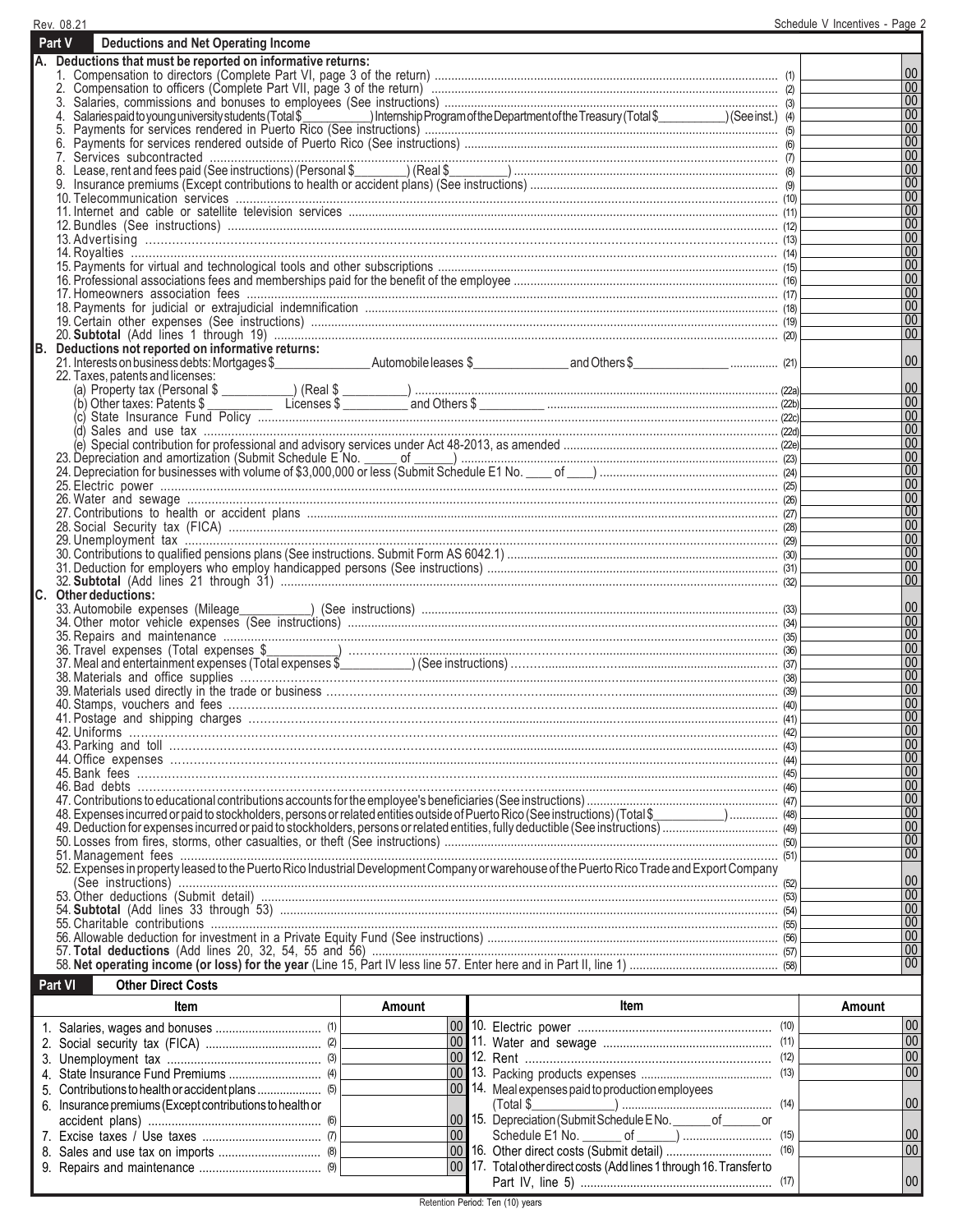| <b>Schedule V1 Incentives</b><br><b>COMPUTATION OF THE SPECIAL DEDUCTIONS FOR EXEMPT BUSINESSES UNDER ACT 135-1997</b> |                                                                   |     |                                    |                                    |                      |                                      |     |                                                                                     |                |                                                             |             |
|------------------------------------------------------------------------------------------------------------------------|-------------------------------------------------------------------|-----|------------------------------------|------------------------------------|----------------------|--------------------------------------|-----|-------------------------------------------------------------------------------------|----------------|-------------------------------------------------------------|-------------|
| Rev. 08.21                                                                                                             |                                                                   |     | Taxable year beginning on          | To be filed with Form 480.30(II)DI | and ending on        |                                      |     |                                                                                     |                | 20                                                          |             |
| Taxpayer's Name                                                                                                        |                                                                   |     |                                    | Type of Decree:<br>$\bigcirc$ New  | $\sim$ Renegotiated  |                                      |     | Employer Identification Number                                                      |                |                                                             | Case Number |
| Type of Business                                                                                                       | Effective period for income:<br>Begins:<br>Ends:                  |     |                                    |                                    | Converted C Extended |                                      |     | Number of jobs directly related with manufacture or<br>designated service: Current: |                | Required by Decree:                                         |             |
| Part I                                                                                                                 | Computation of the special deductions                             | (a) | Payroll Deduction<br>(manufacture) |                                    | (b)                  | Training and Improvement<br>Expenses |     | Research and Development<br>(c)<br>Expenses                                         |                | Investment on Buildings,<br>(d)<br>Structures and Machinery |             |
|                                                                                                                        |                                                                   |     |                                    | 00                                 |                      |                                      | 00  |                                                                                     | 00             |                                                             | 00          |
|                                                                                                                        |                                                                   |     | 00                                 |                                    |                      |                                      |     |                                                                                     |                |                                                             |             |
| 3. Industrial development income (Schedule V Incentives, Part II, line 5)  (3)                                         |                                                                   |     |                                    | 00                                 |                      |                                      | 00  |                                                                                     | 00             |                                                             | 00          |
| (If line 2 is more than line 3, do not continue. Complete Part II)                                                     |                                                                   |     |                                    |                                    |                      |                                      |     |                                                                                     |                |                                                             |             |
| 4. Less: Special deductions according to line 1:                                                                       |                                                                   |     |                                    |                                    |                      |                                      |     |                                                                                     |                |                                                             |             |
|                                                                                                                        |                                                                   |     |                                    |                                    |                      | 00                                   |     | $00\,$                                                                              |                |                                                             |             |
|                                                                                                                        |                                                                   |     | 00                                 |                                    |                      |                                      |     | $00\,$                                                                              |                |                                                             |             |
|                                                                                                                        |                                                                   |     | 00                                 |                                    |                      | 00                                   |     |                                                                                     |                |                                                             |             |
|                                                                                                                        | (d) Investment on buildings, structures and machinery  (4d)       |     | 00                                 |                                    |                      | 00                                   |     | $ 00\rangle$                                                                        |                |                                                             |             |
|                                                                                                                        |                                                                   |     |                                    | 00                                 |                      |                                      | 100 |                                                                                     | $ 00\rangle$   |                                                             |             |
| 5. Industrial development income to determine the amount of                                                            |                                                                   |     |                                    |                                    |                      |                                      |     |                                                                                     |                |                                                             |             |
|                                                                                                                        |                                                                   |     |                                    | 00                                 |                      |                                      | 100 |                                                                                     | 00             |                                                             | 00          |
| 6. Amount of deduction for:                                                                                            |                                                                   |     |                                    |                                    |                      |                                      |     |                                                                                     |                |                                                             |             |
| (a) Payroll                                                                                                            |                                                                   |     |                                    |                                    |                      |                                      |     |                                                                                     |                |                                                             |             |
|                                                                                                                        | (1) 15% of the production payroll up to 50% of line 5  (6a1)      |     | 00                                 |                                    |                      |                                      |     |                                                                                     |                |                                                             |             |
| (2) If line 3 is less than \$500,000 and keep an                                                                       |                                                                   |     |                                    |                                    |                      |                                      |     |                                                                                     |                |                                                             |             |
|                                                                                                                        | average of 15 or more employees, enter \$100,000  (6a2)           |     | 00                                 |                                    |                      |                                      |     |                                                                                     |                |                                                             |             |
|                                                                                                                        |                                                                   |     |                                    | 00                                 |                      |                                      |     |                                                                                     |                |                                                             |             |
|                                                                                                                        | (b) Human resources training and improvement expenses  (6b)       |     |                                    |                                    |                      |                                      | 00  |                                                                                     |                |                                                             |             |
|                                                                                                                        |                                                                   |     |                                    |                                    |                      |                                      |     |                                                                                     | 0 <sub>0</sub> |                                                             |             |
| (d) Investment on buildings, structures, machinery and                                                                 |                                                                   |     |                                    |                                    |                      |                                      |     |                                                                                     |                |                                                             |             |
|                                                                                                                        |                                                                   |     |                                    |                                    |                      |                                      |     |                                                                                     |                |                                                             | 00          |
| 7. Total deductions:                                                                                                   |                                                                   |     |                                    |                                    |                      |                                      |     |                                                                                     |                |                                                             |             |
|                                                                                                                        | (a) Current year (Line 6(a)(3) through 6(d), as applicable)  (7a) |     |                                    | 00                                 |                      |                                      | 00  |                                                                                     | $00\,$         |                                                             | 00          |
|                                                                                                                        |                                                                   |     |                                    |                                    |                      |                                      |     |                                                                                     | 00             |                                                             | 00          |
|                                                                                                                        |                                                                   |     |                                    | 00                                 |                      |                                      | 00  |                                                                                     | 00             |                                                             | 00          |
| 8. Allowable deductions (Line 7(c) up to the amount of line 5.                                                         |                                                                   |     |                                    |                                    |                      |                                      |     |                                                                                     |                |                                                             |             |
| If it is less than line 5, enter the amounts on Schedule V                                                             |                                                                   |     |                                    |                                    |                      |                                      |     |                                                                                     |                |                                                             |             |
| Incentives, Part II, line 6(e), as applicable. If it is more than line 5, complete                                     |                                                                   |     |                                    |                                    |                      |                                      |     |                                                                                     |                |                                                             |             |
|                                                                                                                        |                                                                   |     |                                    | 00                                 |                      |                                      | 00  |                                                                                     | 00             |                                                             | 00          |
| 9. Carryforward deductions to subsequent years (If line 7(c) is                                                        |                                                                   |     |                                    |                                    |                      |                                      |     |                                                                                     |                |                                                             |             |
| more than line 5 and do not have to complete Part II)                                                                  |                                                                   |     |                                    |                                    |                      |                                      |     |                                                                                     |                |                                                             |             |
|                                                                                                                        |                                                                   |     |                                    |                                    |                      |                                      |     |                                                                                     | 00             |                                                             | 00          |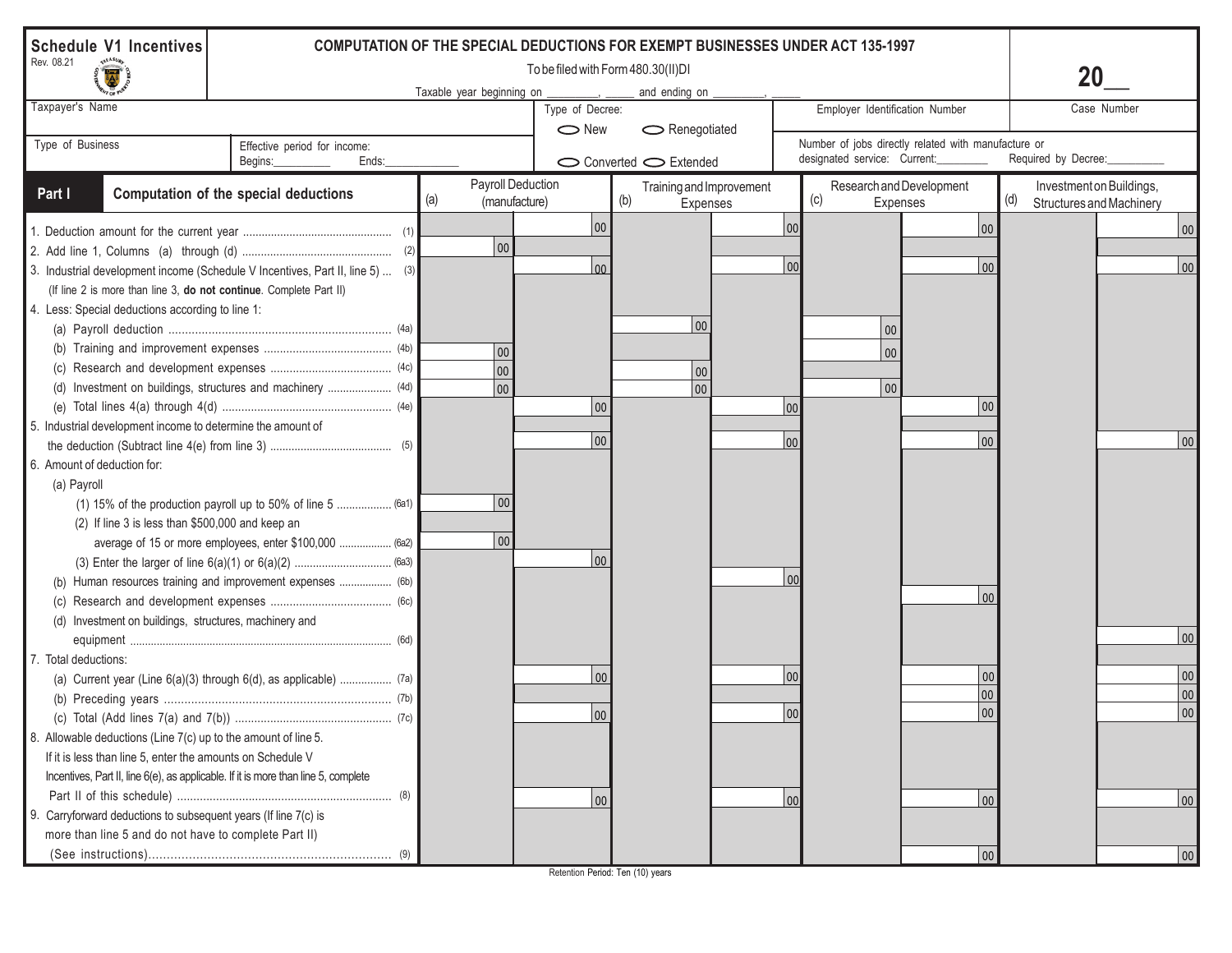| Rev. 08.21                                                                                                                                                                                                                                        |          |          |                    | Schedule V1 Incentives - Page 2 |
|---------------------------------------------------------------------------------------------------------------------------------------------------------------------------------------------------------------------------------------------------|----------|----------|--------------------|---------------------------------|
| Special Rules (Apply to the exempt business that is allowed to claim more than one of the deductions of Columns a, b, c and d of Part I, and the sum of said deductions<br>Part II<br>is more than the Industrial Development Income of the year) |          |          | Limit for the year | Carryforward to<br>future years |
| Order to claim the special deductions                                                                                                                                                                                                             |          |          |                    |                                 |
|                                                                                                                                                                                                                                                   |          | $\infty$ |                    |                                 |
| 2. Less: Payroll deduction (only manufacture)                                                                                                                                                                                                     |          |          |                    |                                 |
|                                                                                                                                                                                                                                                   | $\infty$ |          |                    |                                 |
| (b) If line 1 is less than \$500,000 and the corporation keeps an average of 15 persons or more employed,                                                                                                                                         |          |          |                    |                                 |
|                                                                                                                                                                                                                                                   | $\omega$ |          |                    |                                 |
|                                                                                                                                                                                                                                                   |          | $\omega$ |                    |                                 |
| 3. Industrial development income after the payroll deduction (Subtract line 2(c) from line 1. It cannot be less than zero)                                                                                                                        | (3)      | 00       |                    |                                 |
|                                                                                                                                                                                                                                                   |          |          | $\infty$           |                                 |
|                                                                                                                                                                                                                                                   |          | 00       |                    |                                 |
|                                                                                                                                                                                                                                                   | (6)      | $\infty$ |                    |                                 |
|                                                                                                                                                                                                                                                   |          | 00       |                    |                                 |
|                                                                                                                                                                                                                                                   |          |          | $\infty$           |                                 |
|                                                                                                                                                                                                                                                   |          | $\Omega$ |                    |                                 |
| 10. Less: Research and development expenses deduction                                                                                                                                                                                             |          |          |                    |                                 |
|                                                                                                                                                                                                                                                   | $\infty$ |          |                    |                                 |
|                                                                                                                                                                                                                                                   | $\infty$ |          |                    |                                 |
|                                                                                                                                                                                                                                                   |          | $\infty$ |                    |                                 |
|                                                                                                                                                                                                                                                   |          | $\infty$ |                    |                                 |
|                                                                                                                                                                                                                                                   |          |          | $\boldsymbol{00}$  |                                 |
|                                                                                                                                                                                                                                                   |          |          |                    | $\mid 00 \mid$                  |
|                                                                                                                                                                                                                                                   |          | 00       |                    |                                 |
| 15. Less: Special deduction for investment on buildings, structures, machinery and equipment                                                                                                                                                      |          |          |                    |                                 |
|                                                                                                                                                                                                                                                   | $\infty$ |          |                    |                                 |
|                                                                                                                                                                                                                                                   | $\infty$ |          |                    |                                 |
|                                                                                                                                                                                                                                                   |          | $\infty$ |                    |                                 |
|                                                                                                                                                                                                                                                   |          | $\infty$ |                    |                                 |
|                                                                                                                                                                                                                                                   |          |          | $\infty$           |                                 |
|                                                                                                                                                                                                                                                   |          |          |                    | $\vert 00 \vert$                |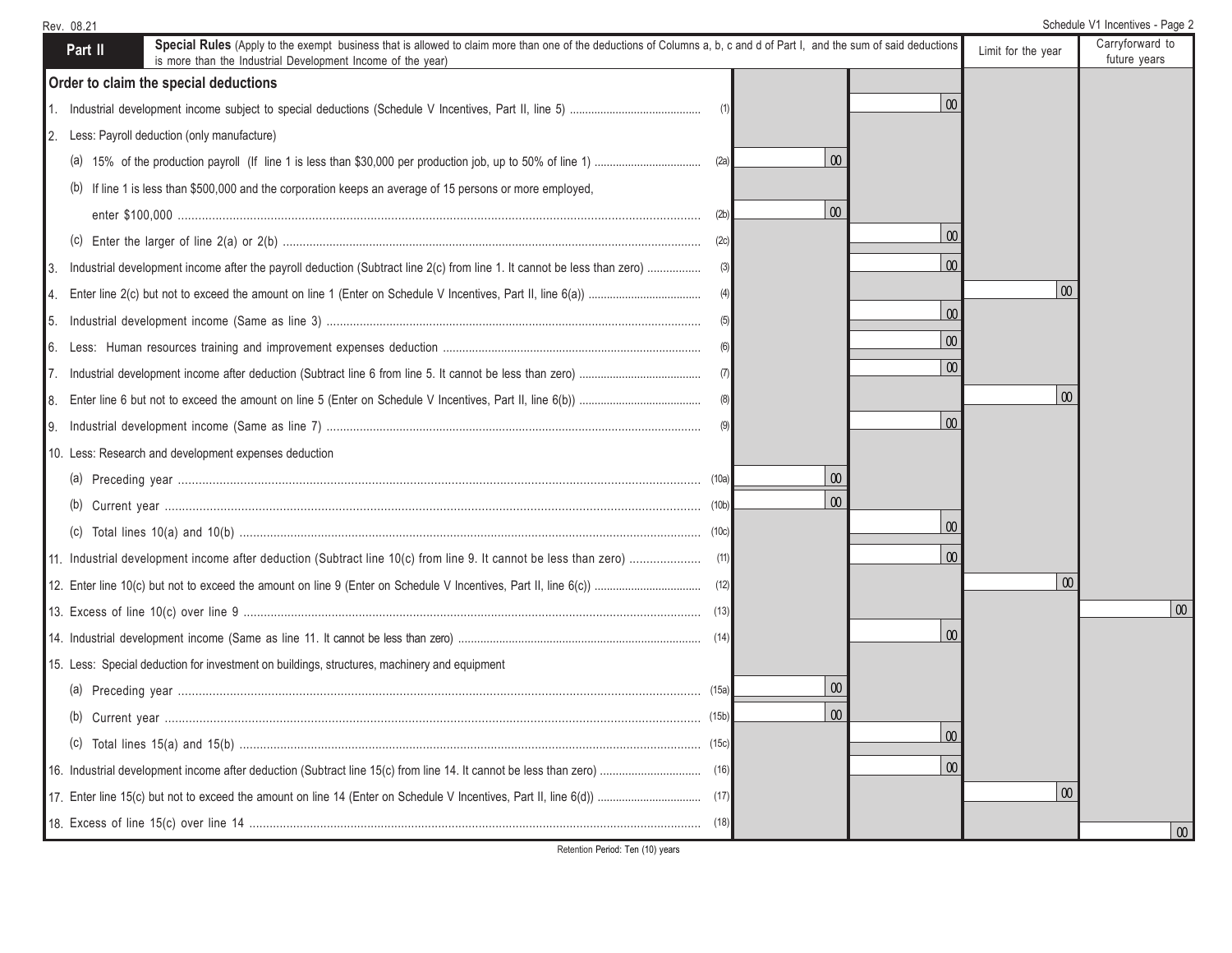| <b>Schedule X Incentives</b>                              |                                                                                                                                                 | INCOME TAX FOR EXEMPT BUSINESSES UNDER                                  |                                                                                     |              |                                           |
|-----------------------------------------------------------|-------------------------------------------------------------------------------------------------------------------------------------------------|-------------------------------------------------------------------------|-------------------------------------------------------------------------------------|--------------|-------------------------------------------|
| Rev. 08.21                                                |                                                                                                                                                 | ACT 73-2008                                                             |                                                                                     |              |                                           |
|                                                           |                                                                                                                                                 | To be filed with Form 480.30(II)DI                                      |                                                                                     |              |                                           |
| Taxpayer's Name                                           | Taxable year beginning on _________, ____                                                                                                       | and ending on ___________, _<br>Type of Decree:                         |                                                                                     |              | Employer Identification Number            |
|                                                           |                                                                                                                                                 | $\bigcirc$ New                                                          | $\sim$ Renegotiated                                                                 |              |                                           |
| Type of Business                                          |                                                                                                                                                 | $\bigcirc$ Converted                                                    |                                                                                     | Case Number: |                                           |
| Effective period for income:                              |                                                                                                                                                 | Number of jobs directly related with manufacture or designated service: |                                                                                     |              |                                           |
| Begins:<br>Ends:                                          |                                                                                                                                                 | Current:                                                                | Required by Decree:                                                                 |              |                                           |
| Part I                                                    | Basis Period Average Income (Applies only to renegotiated decrees under Section 13(b)(1))                                                       |                                                                         |                                                                                     |              |                                           |
| Basis period average income as determined in your decree: |                                                                                                                                                 |                                                                         |                                                                                     |              |                                           |
| Part II                                                   | Net Income Subjet to Tax (Applies only to renegotiated decrees under Section 13(b)(1))                                                          |                                                                         |                                                                                     |              |                                           |
|                                                           |                                                                                                                                                 |                                                                         |                                                                                     |              | 00<br>(1)                                 |
|                                                           | 3. Total industrial development income (or loss) (Subtract line 2 from line 1. If an operating loss, do not continue.                           |                                                                         |                                                                                     |              | $\infty$<br>(2)                           |
|                                                           |                                                                                                                                                 |                                                                         |                                                                                     |              | 00<br>(3)                                 |
|                                                           |                                                                                                                                                 |                                                                         |                                                                                     |              | 00<br>(4)                                 |
|                                                           | 5. Net industrial development income subject to special deduction (Subtract line 4 from line 3. If it is equal or less than 0, do not continue) |                                                                         |                                                                                     |              | 00<br>(5)<br>$\infty$<br>(6)              |
|                                                           |                                                                                                                                                 |                                                                         |                                                                                     |              | $\infty$<br>(7)                           |
|                                                           |                                                                                                                                                 |                                                                         |                                                                                     |              | $\omega$<br>(8)                           |
|                                                           |                                                                                                                                                 |                                                                         |                                                                                     |              | 00 <sup>°</sup><br>(9)                    |
| Part III                                                  | Net Income Subjet to Tax (Except renegotiated decrees under Section 13(b)(1))                                                                   |                                                                         |                                                                                     |              |                                           |
|                                                           |                                                                                                                                                 |                                                                         |                                                                                     |              | $00\,$<br>(1)<br>$00\,$<br>(2)            |
|                                                           | 3. Total industrial development income (or loss) (Subtract line 2 from line 1. If an operating loss, do not continue.                           |                                                                         |                                                                                     |              |                                           |
|                                                           |                                                                                                                                                 |                                                                         |                                                                                     |              | 00<br>(3)                                 |
|                                                           |                                                                                                                                                 |                                                                         |                                                                                     |              | 00<br>(4)<br>00<br>(5)                    |
|                                                           | 6. Less: Industrial development income subject to tax rates under the Code, as provided by Sections 3(f) and 3(g) (See instructions)            |                                                                         |                                                                                     |              | 00<br>(6)                                 |
|                                                           | 7. Net industrial development income subject to special deduction (Subtract line 6 from line 5. If it is equal or less than 0, do not continue) |                                                                         |                                                                                     |              | 00<br>(7)                                 |
|                                                           |                                                                                                                                                 |                                                                         |                                                                                     |              | $\overline{00}$<br>(8)<br>00 <sup>°</sup> |
| <b>Computation of Tax</b><br>Part IV                      |                                                                                                                                                 |                                                                         |                                                                                     |              | (9)                                       |
|                                                           |                                                                                                                                                 |                                                                         |                                                                                     |              |                                           |
|                                                           |                                                                                                                                                 |                                                                         |                                                                                     |              | 00                                        |
|                                                           |                                                                                                                                                 |                                                                         |                                                                                     |              | $\infty$                                  |
| 5. Less credits:                                          |                                                                                                                                                 |                                                                         |                                                                                     |              | $00\,$                                    |
|                                                           | a) Credit for purchases of products manufactured in Puerto Rico (Schedule X1 Incentives, Part I, line 6)  (5a) L                                |                                                                         |                                                                                     |              | 00 <sup>°</sup>                           |
|                                                           |                                                                                                                                                 |                                                                         |                                                                                     |              | $00-1$                                    |
|                                                           | d) Credit for investment in machinery and equipment (Schedule X1 Incentives, Part IV, line 6 or 8, as applicable)  (5d)                         |                                                                         |                                                                                     |              | $\overline{00}$<br>00 <sup>°</sup>        |
|                                                           |                                                                                                                                                 |                                                                         |                                                                                     |              | 00                                        |
|                                                           |                                                                                                                                                 |                                                                         |                                                                                     |              | 00                                        |
|                                                           |                                                                                                                                                 |                                                                         |                                                                                     |              | $\boldsymbol{00}$<br>$\overline{00}$      |
|                                                           |                                                                                                                                                 |                                                                         |                                                                                     |              | $\boldsymbol{00}$                         |
|                                                           |                                                                                                                                                 |                                                                         |                                                                                     |              | 00                                        |
|                                                           |                                                                                                                                                 |                                                                         |                                                                                     |              | $\overline{00}$                           |
|                                                           |                                                                                                                                                 |                                                                         |                                                                                     |              | 00 <sup>°</sup><br>00 <sup>°</sup>        |
|                                                           | 7. Minimum tax rate: $(7a)$ (1%) (7b) 3% $(7c)$ other $\boxed{2\ \text{mm} \ \text{m}}$ (7c)                                                    |                                                                         |                                                                                     |              |                                           |
|                                                           |                                                                                                                                                 |                                                                         |                                                                                     |              | 00                                        |
|                                                           |                                                                                                                                                 |                                                                         |                                                                                     |              | 00<br>00                                  |
|                                                           |                                                                                                                                                 |                                                                         |                                                                                     |              | 00 <sup>°</sup>                           |
| 12. Enter here: 95% of line 11  (12a) [                   |                                                                                                                                                 |                                                                         |                                                                                     |              | 00 <sup>°</sup>                           |
| Part V                                                    | <b>Gross Profit on Sales or Production and Other Income</b>                                                                                     |                                                                         |                                                                                     |              |                                           |
| Less: Cost of goods sold or direct costs of production    |                                                                                                                                                 |                                                                         |                                                                                     |              | $\omega$                                  |
|                                                           |                                                                                                                                                 |                                                                         | $\infty$                                                                            |              |                                           |
| 4.                                                        |                                                                                                                                                 |                                                                         | $\begin{array}{c} 00 \\ 00 \end{array}$                                             |              |                                           |
| 5.                                                        | Direct wages<br>Other direct costs (From Part VII, line 17)                                                                                     |                                                                         |                                                                                     |              |                                           |
|                                                           |                                                                                                                                                 |                                                                         | $\begin{array}{ c c }\n\hline\n\hline\n00 \\ \hline\n00 \\ \hline\n00\n\end{array}$ |              |                                           |
|                                                           |                                                                                                                                                 |                                                                         |                                                                                     |              |                                           |
|                                                           |                                                                                                                                                 |                                                                         |                                                                                     |              | $\frac{00}{00}$                           |
|                                                           |                                                                                                                                                 |                                                                         |                                                                                     |              | $\overline{00}$                           |
| 13.                                                       |                                                                                                                                                 |                                                                         |                                                                                     |              | $\overline{00}$<br>00 <sup>°</sup>        |
|                                                           |                                                                                                                                                 |                                                                         |                                                                                     |              | 00 <sup>1</sup>                           |
|                                                           |                                                                                                                                                 |                                                                         |                                                                                     |              | $\overline{00}$                           |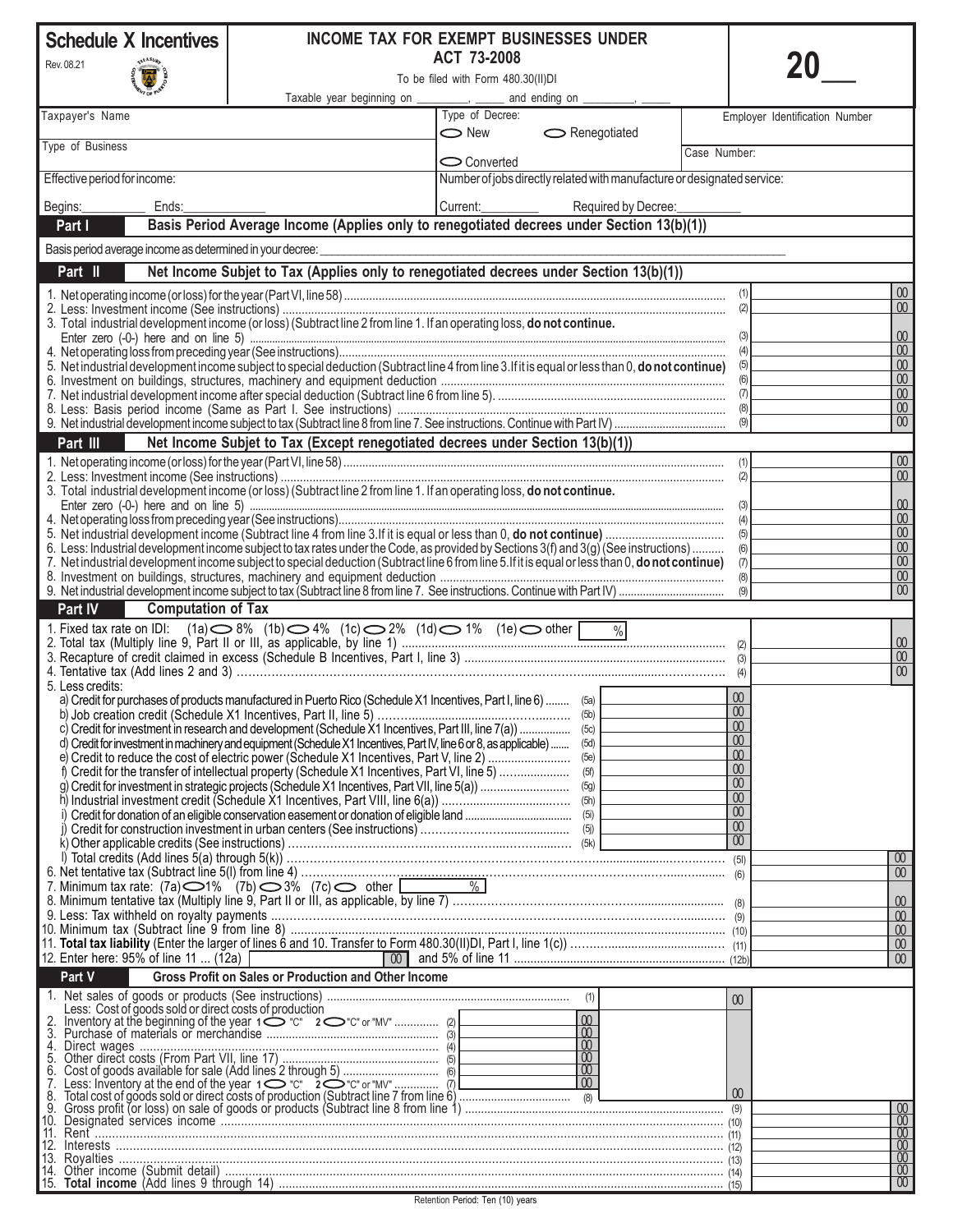| Rev. 08.21                                                                                                                                 | Schedule X Incentives - Page 2 |
|--------------------------------------------------------------------------------------------------------------------------------------------|--------------------------------|
| Part VI<br><b>Deductions and Net Operating Income</b>                                                                                      |                                |
| A. Deductions that must be reported on informative returns:                                                                                |                                |
|                                                                                                                                            | 00                             |
|                                                                                                                                            | 00 <br>00                      |
| 4.                                                                                                                                         | 00                             |
| 5.                                                                                                                                         | 00                             |
| 6.                                                                                                                                         | 00                             |
|                                                                                                                                            | 00                             |
|                                                                                                                                            | 00                             |
|                                                                                                                                            | 00                             |
|                                                                                                                                            | 00 <br> 00                     |
|                                                                                                                                            | $\overline{00}$                |
|                                                                                                                                            | 00                             |
|                                                                                                                                            | 00                             |
|                                                                                                                                            | $\overline{00}$                |
|                                                                                                                                            | 00                             |
|                                                                                                                                            | 00                             |
|                                                                                                                                            | 00                             |
|                                                                                                                                            | 00                             |
|                                                                                                                                            | 00                             |
| B. Deductions not reported on informative returns:                                                                                         | 00                             |
| 22. Taxes, patents and licenses:                                                                                                           |                                |
|                                                                                                                                            | 00                             |
|                                                                                                                                            | $ 00\rangle$                   |
|                                                                                                                                            | 00                             |
|                                                                                                                                            | 00                             |
|                                                                                                                                            | 00                             |
|                                                                                                                                            | 00                             |
|                                                                                                                                            | 00                             |
|                                                                                                                                            | 00                             |
|                                                                                                                                            | 00<br>$\overline{00}$          |
|                                                                                                                                            | 00                             |
|                                                                                                                                            | $\overline{00}$                |
|                                                                                                                                            | 00                             |
|                                                                                                                                            | 00                             |
|                                                                                                                                            | 00                             |
| C. Other deductions:                                                                                                                       |                                |
|                                                                                                                                            | $ 00\rangle$                   |
|                                                                                                                                            | 00                             |
|                                                                                                                                            | 00 <br>00                      |
|                                                                                                                                            | 00                             |
|                                                                                                                                            | 00                             |
|                                                                                                                                            | 00                             |
|                                                                                                                                            | 00                             |
|                                                                                                                                            | 00                             |
|                                                                                                                                            | 00                             |
|                                                                                                                                            | 00                             |
|                                                                                                                                            | 00                             |
|                                                                                                                                            | 00                             |
|                                                                                                                                            | 00                             |
|                                                                                                                                            | 00<br>$\overline{00}$          |
| 48). Expenses incurred or paid to stockholders, persons or related entities outside of Puerto Rico (See instructions) (Total \$            | 00                             |
|                                                                                                                                            | 00                             |
|                                                                                                                                            | $ 00\rangle$                   |
| 52. Expenses in property leased to the Puerto Rico Industrial Development Company or warehouse of the Puerto Rico Trade and Export Company |                                |
|                                                                                                                                            | 00                             |
|                                                                                                                                            | 00                             |
|                                                                                                                                            | 00                             |
|                                                                                                                                            | 00                             |
|                                                                                                                                            | $ 00\rangle$                   |
|                                                                                                                                            | 00<br>$ 00\rangle$             |
|                                                                                                                                            |                                |
| Part VII<br><b>Other Direct Costs</b>                                                                                                      |                                |
|                                                                                                                                            |                                |

| ltem                                                                        | Amount | ltem                                                                 | Amount |
|-----------------------------------------------------------------------------|--------|----------------------------------------------------------------------|--------|
|                                                                             |        |                                                                      | 00     |
|                                                                             |        |                                                                      | 00     |
|                                                                             |        |                                                                      | 00     |
|                                                                             |        |                                                                      | 00     |
| 5. Contributions to health or accident plans $\ldots$ $\ldots$ $\ldots$ (5) |        | 00 14. Meal expenses paid to production employees                    |        |
| 6. Insurance premiums (Except contributions to health or                    |        | (Total \$                                                            | 00     |
|                                                                             |        | 00 15. Depreciation (Submit Schedule ENo. _______ of _______ or      |        |
|                                                                             | 00     |                                                                      | 00     |
|                                                                             |        |                                                                      | 00     |
|                                                                             |        | 00 17. Total other direct costs (Add lines 1 through 16. Transfer to |        |
|                                                                             |        |                                                                      | 00     |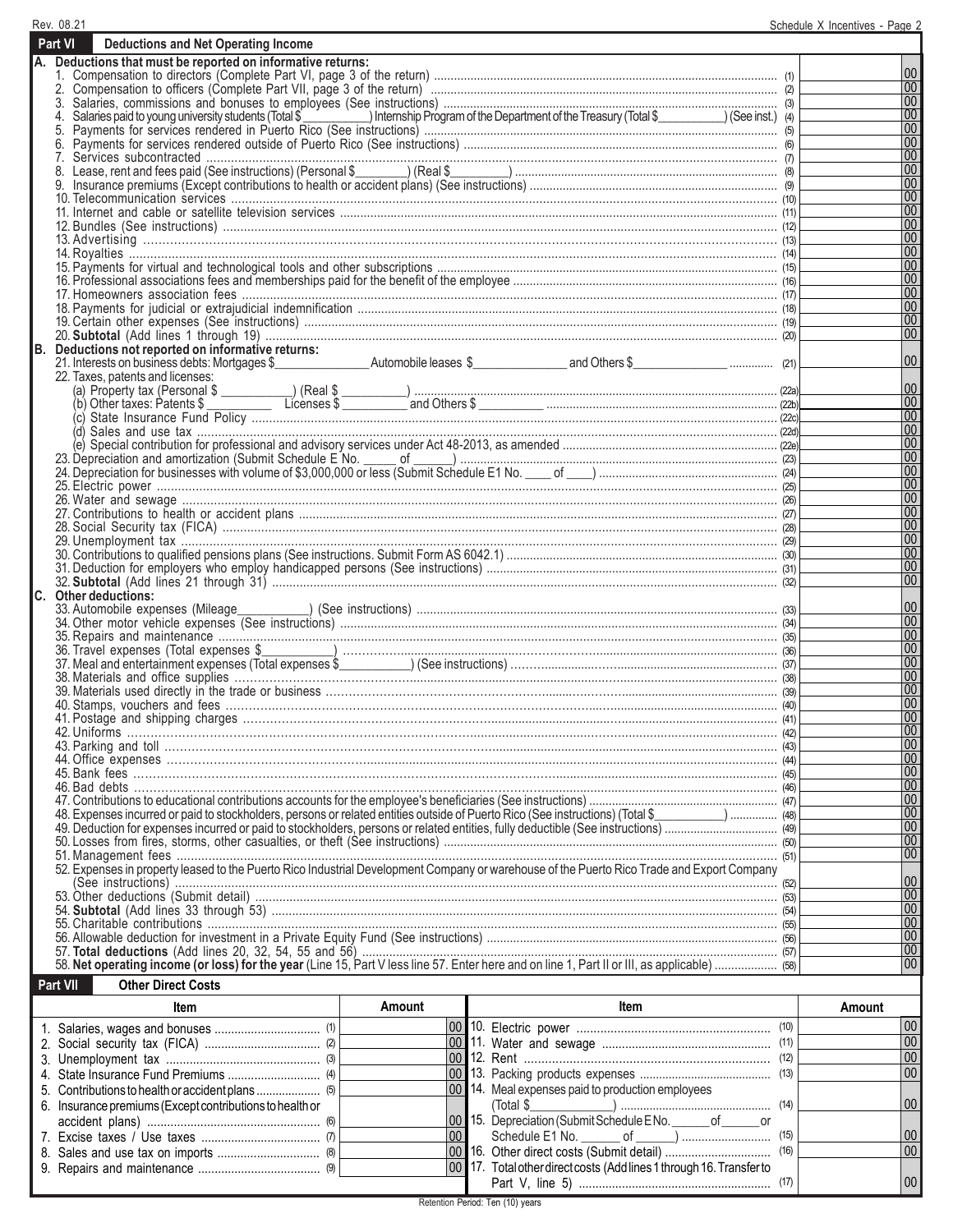## **Schedule X1 Incentives**

**AREASUR** Ñ



## **COMPUTATION OF TAX CREDITS FOR EXEMPT BUSINESSES UNDER ACT 73-2008 20\_\_**

To be filed with Form 480.30(II)DI Taxable year beginning on \_\_\_\_\_\_\_\_\_, \_\_\_\_\_\_\_ and ending on \_\_\_\_\_\_\_\_, \_\_\_\_\_\_\_\_

Employer Identification Number

Taxpayer's Name

| Part I                                                      | <b>Credit for Purchases of Products Manufactured in Puerto Rico</b>                                                                                                |                        |                           |                         |
|-------------------------------------------------------------|--------------------------------------------------------------------------------------------------------------------------------------------------------------------|------------------------|---------------------------|-------------------------|
| Eligible purchases of products manufactured in Puerto Rico: |                                                                                                                                                                    |                        |                           |                         |
| Manufacturing business from                                 | Employer identification number                                                                                                                                     | Manufacturing business | Purchases value           |                         |
| which the product is acquired                               |                                                                                                                                                                    | identification number  | Regular                   | Recycled                |
| (a)                                                         | (b)                                                                                                                                                                | (c)                    | (d)                       | (e)                     |
|                                                             |                                                                                                                                                                    |                        |                           |                         |
|                                                             |                                                                                                                                                                    |                        | 00 <sup>°</sup>           | 00 <sup>1</sup>         |
| 2. Allowable purchases credit:                              |                                                                                                                                                                    |                        | 00                        |                         |
|                                                             |                                                                                                                                                                    |                        | $\overline{00}$           |                         |
|                                                             |                                                                                                                                                                    |                        |                           | $\omega$                |
|                                                             |                                                                                                                                                                    |                        |                           | $\omega$                |
|                                                             |                                                                                                                                                                    |                        |                           | $00\,$                  |
|                                                             |                                                                                                                                                                    |                        |                           | 00<br>00                |
|                                                             |                                                                                                                                                                    |                        |                           | 00                      |
| <b>Job Creation Credit</b><br>Part II                       |                                                                                                                                                                    |                        |                           |                         |
|                                                             | Did you include with the return the certification from the Executive Director of the Puerto Rico Industrial Development Company? Ses ONo                           |                        |                           |                         |
| $1_{\cdot}$                                                 | Jobs created during the first year of operations by industrial zone:                                                                                               |                        |                           |                         |
| a) Vieques and Culebra                                      | <u> 1986 - Jan Stein Stein Stein Stein Stein Stein Stein Stein Stein Stein Stein Stein Stein Stein Stein Stein S</u>                                               |                        | $\omega$                  |                         |
| b) Low development                                          |                                                                                                                                                                    |                        | $00\,$<br>$\omega$        |                         |
|                                                             |                                                                                                                                                                    |                        | 00 <sup>1</sup>           |                         |
| d) High development<br>2.                                   |                                                                                                                                                                    |                        | (2)                       | $\omega$                |
|                                                             |                                                                                                                                                                    |                        | $\omega$                  |                         |
| b) Credit claimed in previous years:                        |                                                                                                                                                                    |                        |                           |                         |
| Year                                                        |                                                                                                                                                                    |                        |                           |                         |
|                                                             |                                                                                                                                                                    |                        |                           |                         |
| Amount                                                      |                                                                                                                                                                    |                        | 00 <sup>°</sup>           |                         |
|                                                             |                                                                                                                                                                    |                        |                           | $\boldsymbol{00}$<br>00 |
| 5.                                                          |                                                                                                                                                                    |                        |                           | 00                      |
|                                                             |                                                                                                                                                                    |                        | (6)                       | 00                      |
|                                                             | Credit for Investment in Research and Development, Clinical Trials, Toxicology Tests, Infrastructure, Renewable Energy or                                          |                        |                           |                         |
| Part III<br><b>Intangible Property</b>                      |                                                                                                                                                                    |                        |                           |                         |
|                                                             | Did you include with the return the certification from the Executive Director of the Puerto Rico Industrial Development Company? <a>&gt; No</a>                    |                        |                           |                         |
|                                                             |                                                                                                                                                                    |                        |                           | 00                      |
|                                                             |                                                                                                                                                                    |                        |                           | 00<br>00                |
|                                                             |                                                                                                                                                                    |                        |                           | $\boxed{00}$            |
|                                                             |                                                                                                                                                                    |                        |                           | $\boxed{00}$            |
|                                                             |                                                                                                                                                                    |                        |                           | $\overline{00}$         |
|                                                             | 7. Less: a) Credit to be claimed against the tax liability for the current year (Not more than line 5.                                                             |                        |                           |                         |
|                                                             |                                                                                                                                                                    |                        | 00 <sup>°</sup><br>$00\,$ |                         |
|                                                             |                                                                                                                                                                    |                        | 00 <sup>°</sup>           |                         |
|                                                             |                                                                                                                                                                    |                        | (7d)                      | 00                      |
|                                                             |                                                                                                                                                                    |                        | (8)                       | $\omega$                |
| Part IV                                                     | Credit for Investment in Machinery and Equipment for the Generation and Efficient Use of Energy                                                                    |                        |                           |                         |
|                                                             | Did you include with the return the certification from the Energy Affairs Administration?  Ses No                                                                  |                        |                           |                         |
|                                                             |                                                                                                                                                                    |                        |                           | 00                      |
|                                                             | 3. Indicate if it is a business with decree under Section 2(d)(1)(H) of Act 73-2008 or a similar provision under any other incentives act:                         |                        |                           | 00                      |
| $\sim$ Yes (Go to line 7, see instructions)                 |                                                                                                                                                                    |                        |                           |                         |
| $\sim$ No (Continue with line 4)                            |                                                                                                                                                                    |                        |                           |                         |
|                                                             |                                                                                                                                                                    |                        | (4)                       | 00                      |
| 5.                                                          | 6. Credit to be claimed (If you checked "No" on line 3, enter the smaller of line 2 or 5. Transfer to the corresponding schedule of the retum, as applicable)  (6) |                        | (5)                       | 00                      |
|                                                             |                                                                                                                                                                    |                        |                           | 00<br>00                |
|                                                             | 8. Credit to be claimed in the current year (Not more than \$8,000,000 for substantial expansion, see instructions. Transfer to the corresponding                  |                        |                           |                         |
|                                                             |                                                                                                                                                                    |                        |                           | 00                      |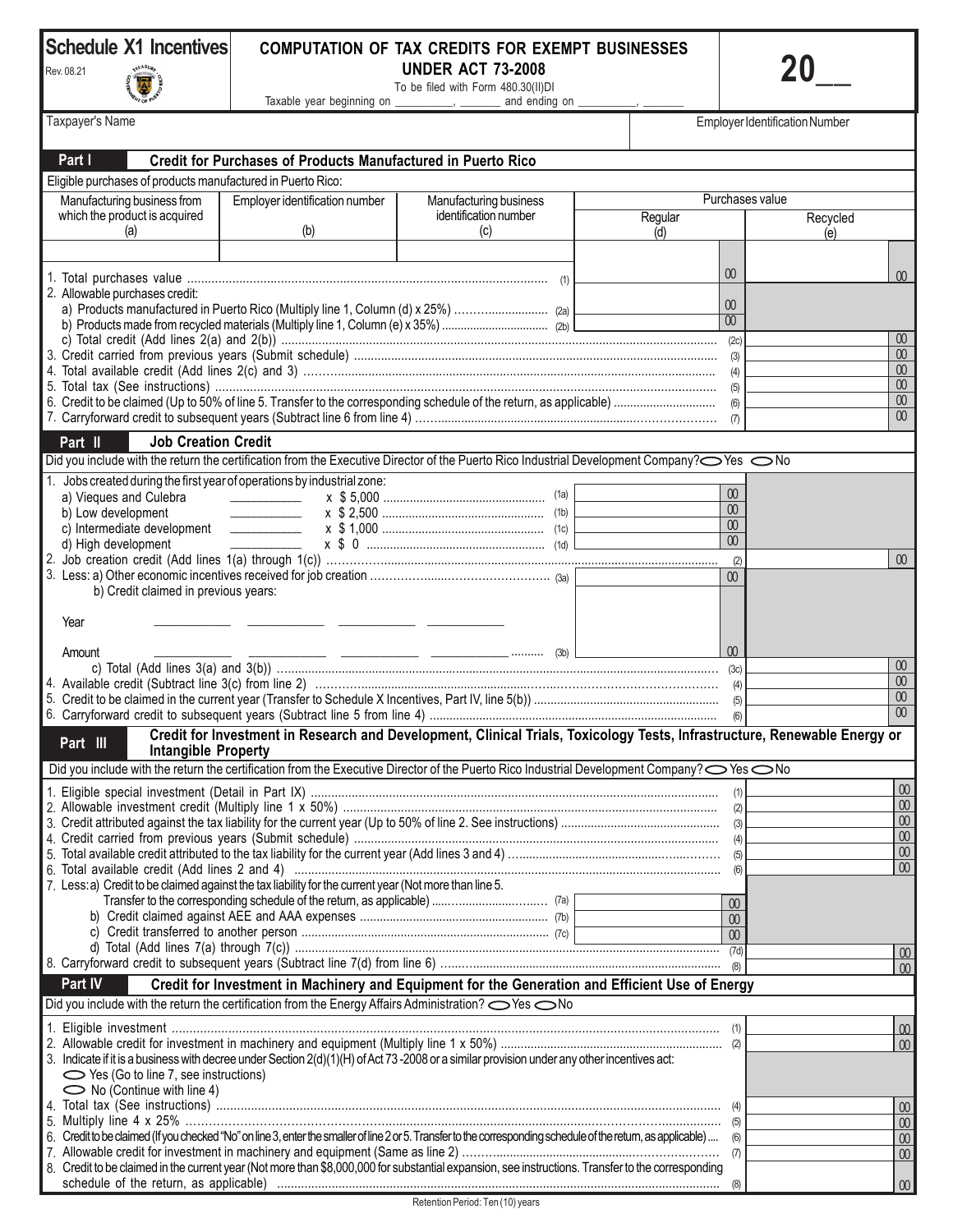| Rev. 08.21                                                                                                                            |                                                           |                           |                 | Schedule X1 Incentives - Page 2 |                                      |
|---------------------------------------------------------------------------------------------------------------------------------------|-----------------------------------------------------------|---------------------------|-----------------|---------------------------------|--------------------------------------|
| <b>Credit to Reduce the Cost of Electric Power</b><br>Part V                                                                          |                                                           |                           |                 |                                 |                                      |
| Did you include with the return the certification from the Electric Power Authority?  SYes  No                                        |                                                           |                           |                 |                                 |                                      |
|                                                                                                                                       |                                                           |                           |                 |                                 | $\overline{00}$                      |
|                                                                                                                                       |                                                           |                           | (1)             |                                 | $00\,$                               |
|                                                                                                                                       |                                                           |                           | (2)<br>(3)      |                                 | $00\,$                               |
| <b>Credit for the Transfer of Intellectual Property</b><br>Part VI                                                                    |                                                           |                           |                 |                                 |                                      |
|                                                                                                                                       |                                                           |                           |                 |                                 |                                      |
|                                                                                                                                       |                                                           |                           | (1)             |                                 | $\infty$                             |
| 2. Allowable royalty credit:                                                                                                          |                                                           |                           |                 |                                 |                                      |
|                                                                                                                                       |                                                           |                           | 00<br>$00\,$    |                                 |                                      |
|                                                                                                                                       |                                                           |                           | 00              |                                 |                                      |
|                                                                                                                                       |                                                           |                           | (4)             |                                 |                                      |
|                                                                                                                                       |                                                           |                           | (5)             |                                 | $\omega$<br>00                       |
|                                                                                                                                       |                                                           |                           | (6)             |                                 | 00                                   |
| <b>Credit for Investment in Strategic Projects</b><br>Part VII                                                                        |                                                           |                           |                 |                                 |                                      |
|                                                                                                                                       |                                                           |                           |                 |                                 |                                      |
|                                                                                                                                       |                                                           |                           |                 |                                 | 00<br>$\infty$                       |
|                                                                                                                                       |                                                           |                           | (2)             |                                 | $\omega$                             |
|                                                                                                                                       |                                                           |                           | (3)<br>(4)      |                                 | 00 <sup>°</sup>                      |
| 5. Credit to be claimed in the current year:                                                                                          |                                                           |                           |                 |                                 |                                      |
| a) Against the tax liability (Up to 50% of line 4. Transfer to the corresponding schedule of the return, as applicable)  (5a) $\vert$ |                                                           |                           | 00 <sup>°</sup> |                                 |                                      |
|                                                                                                                                       |                                                           |                           | $\omega$        |                                 |                                      |
|                                                                                                                                       |                                                           |                           | $\omega$        |                                 |                                      |
|                                                                                                                                       |                                                           |                           | (5d)            |                                 | $\omega$                             |
|                                                                                                                                       |                                                           |                           | (6)             |                                 | $\infty$                             |
| Part VIII<br><b>Industrial Investment Credit</b>                                                                                      |                                                           |                           |                 |                                 |                                      |
|                                                                                                                                       |                                                           |                           | (1)             |                                 | 00                                   |
|                                                                                                                                       |                                                           |                           | (2)             |                                 | $00\,$                               |
|                                                                                                                                       |                                                           |                           | (3)             |                                 | $\boldsymbol{00}$                    |
|                                                                                                                                       |                                                           |                           | (4)             |                                 | 00<br>00 <sup>°</sup>                |
| 6. Less:                                                                                                                              |                                                           |                           | (5)             |                                 |                                      |
| a) Credit to be claimed against the tax liability for the current year (Not more than line 4.                                         |                                                           |                           |                 |                                 |                                      |
|                                                                                                                                       |                                                           |                           | $\infty$        |                                 |                                      |
|                                                                                                                                       |                                                           |                           | $00\,$          |                                 |                                      |
|                                                                                                                                       |                                                           |                           | (6c)            |                                 | 00                                   |
|                                                                                                                                       |                                                           |                           | (7)             |                                 | $\overline{00}$                      |
| Part IX<br>Detail of Expenses that Qualify as Special Eligible Investment                                                             |                                                           |                           |                 |                                 |                                      |
| Complete this part to detail the expenses of line 1, Part III of this Schedule.                                                       | Column A                                                  | Column B                  |                 | Column C                        |                                      |
|                                                                                                                                       |                                                           | Expenses incurred after   |                 |                                 |                                      |
|                                                                                                                                       | Expenses incurred during                                  | the close of the taxable  |                 |                                 |                                      |
|                                                                                                                                       | the taxable year for which year and until the filing date |                           |                 | Total                           |                                      |
|                                                                                                                                       | this return is filed.                                     | of this return, including |                 |                                 |                                      |
|                                                                                                                                       |                                                           | extension of time.        |                 |                                 |                                      |
|                                                                                                                                       | $\infty$                                                  | $\infty$                  |                 |                                 | $00\,$                               |
| 1. Salaries, commissions and bonuses to employees (Total \$                                                                           | $\overline{00}$                                           | 00                        |                 |                                 | $\boldsymbol{00}$                    |
|                                                                                                                                       | $\boldsymbol{00}$                                         | 00                        |                 |                                 | $\overline{00}$                      |
|                                                                                                                                       | $\overline{00}$                                           | $\overline{00}$           |                 |                                 | $\overline{00}$                      |
|                                                                                                                                       | $\boldsymbol{00}$                                         | $00\,$                    |                 |                                 | 00                                   |
|                                                                                                                                       | $\boldsymbol{00}$                                         | $\omega$                  |                 |                                 | $\overline{00}$                      |
|                                                                                                                                       | $\overline{00}$                                           | 00                        |                 |                                 | $\overline{00}$                      |
|                                                                                                                                       | $\boldsymbol{00}$                                         | $\infty$                  |                 |                                 | 00                                   |
|                                                                                                                                       | $\boldsymbol{00}$<br>$\overline{00}$                      | 00<br>00                  |                 |                                 | $\boldsymbol{00}$<br>$\overline{00}$ |
|                                                                                                                                       | $\boldsymbol{00}$                                         | $\boldsymbol{00}$         |                 |                                 | 00                                   |
|                                                                                                                                       | $\boldsymbol{00}$                                         | $\boldsymbol{00}$         |                 |                                 | $\boldsymbol{00}$                    |
|                                                                                                                                       |                                                           |                           |                 |                                 |                                      |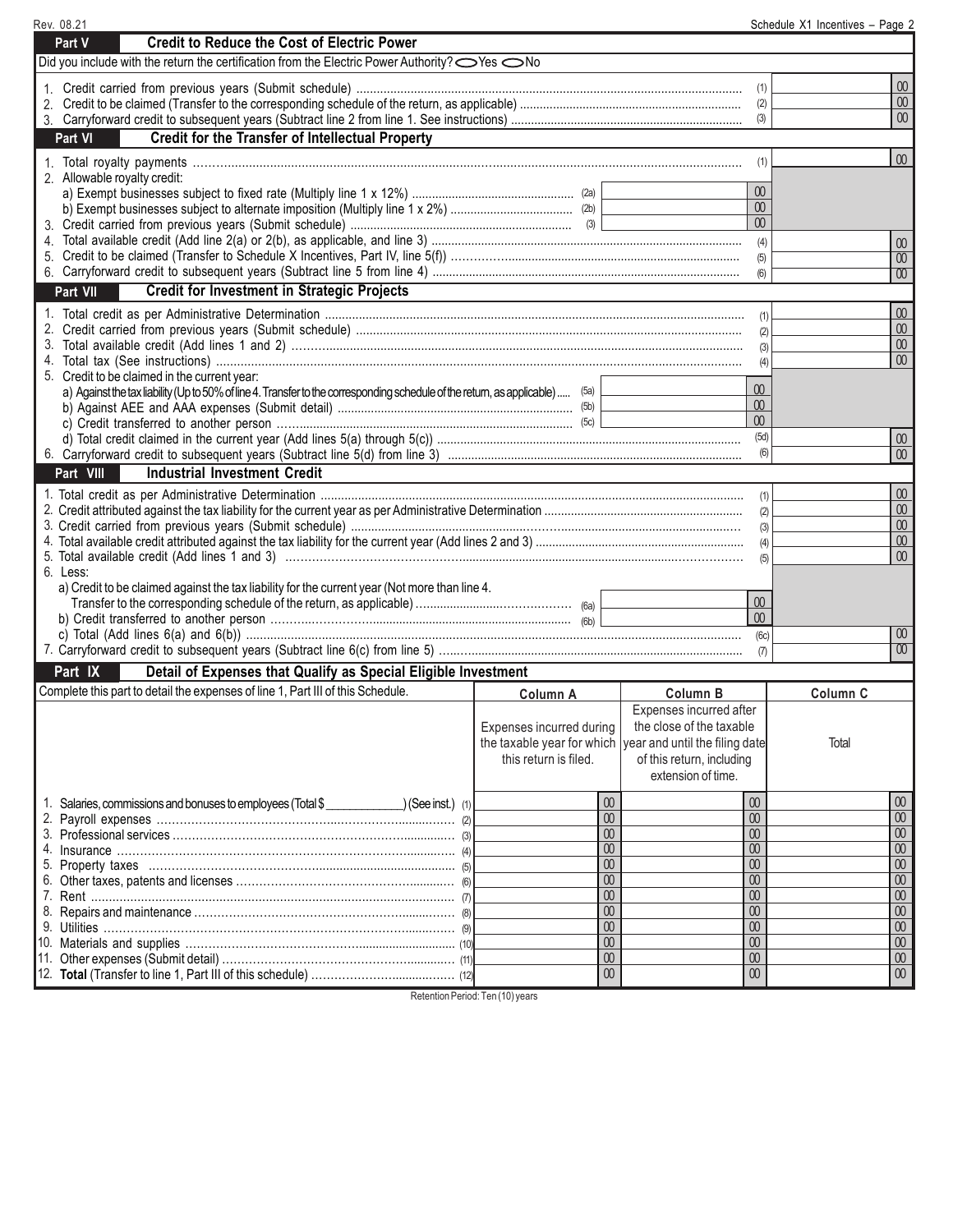| <b>Schedule AA Incentives</b>                                |                                                                                                                                                                                                                             | <b>INCOME TAX FOR EXEMPT BUSINESSES UNDER</b>                                                                            |              |                                        |
|--------------------------------------------------------------|-----------------------------------------------------------------------------------------------------------------------------------------------------------------------------------------------------------------------------|--------------------------------------------------------------------------------------------------------------------------|--------------|----------------------------------------|
| Rev. 08.21<br>REASURL                                        |                                                                                                                                                                                                                             | ACT 20-2012                                                                                                              |              |                                        |
|                                                              |                                                                                                                                                                                                                             | To be filed with Form 480.30(II)DI                                                                                       |              |                                        |
| Taxpayer's Name                                              |                                                                                                                                                                                                                             | Taxable year beginning on _____________, _____ and ending on ____________, ____<br>Type of Decree:                       |              | <b>Employer Identification Number</b>  |
|                                                              |                                                                                                                                                                                                                             | $\bigcirc$ New<br>$\sim$ Renegotiated                                                                                    |              |                                        |
| Type of Business                                             |                                                                                                                                                                                                                             | Converted                                                                                                                | Case Number: |                                        |
| Effective period for income:                                 |                                                                                                                                                                                                                             | Number of jobs directly related with manufacture or designated service:                                                  |              |                                        |
| Begins:<br>Ends:                                             |                                                                                                                                                                                                                             | Current:<br>Required by Decree:                                                                                          |              |                                        |
| Part I                                                       |                                                                                                                                                                                                                             | Basis Period Average Income (Applies only to renegotiated decrees under Article 4(c))                                    |              |                                        |
| Basis period average income as determined in your decree: __ |                                                                                                                                                                                                                             |                                                                                                                          |              |                                        |
| Part II<br>Net Income Subjet to Tax                          |                                                                                                                                                                                                                             |                                                                                                                          |              |                                        |
|                                                              |                                                                                                                                                                                                                             |                                                                                                                          |              | $00\,$<br>$\overline{00}$              |
|                                                              |                                                                                                                                                                                                                             |                                                                                                                          |              | $00\,$<br>$00\,$                       |
|                                                              |                                                                                                                                                                                                                             |                                                                                                                          |              | 00 <sup>°</sup><br>(5)                 |
| Part III<br><b>Computation of Tax</b>                        |                                                                                                                                                                                                                             |                                                                                                                          |              |                                        |
|                                                              | 1. Fixed tax rate on eligible income (1a) $\bigcirc$ 4% (1b) $\bigcirc$ 3% (1c) $\bigcirc$ Other $\qquad$ %<br>2. Tax rate on basis period average income (2a) $\bigcirc$ Code (2b) $\bigcirc$ Fixed rate $\boxed{\qquad$ % |                                                                                                                          |              |                                        |
|                                                              |                                                                                                                                                                                                                             |                                                                                                                          |              | $\boldsymbol{00}$                      |
|                                                              |                                                                                                                                                                                                                             |                                                                                                                          |              | $\boldsymbol{00}$<br>$\overline{00}$   |
|                                                              |                                                                                                                                                                                                                             |                                                                                                                          |              | $\boldsymbol{00}$                      |
|                                                              |                                                                                                                                                                                                                             |                                                                                                                          |              | 00<br>(7)                              |
| Part IV                                                      | <b>Gross Profit on Sales or Production and Other Income</b>                                                                                                                                                                 |                                                                                                                          |              |                                        |
| A. Sales of goods or products income                         |                                                                                                                                                                                                                             |                                                                                                                          |              | 00                                     |
|                                                              |                                                                                                                                                                                                                             |                                                                                                                          |              | 00<br>00                               |
| <b>B. Services income</b>                                    |                                                                                                                                                                                                                             |                                                                                                                          |              |                                        |
| <b>C. Other income</b>                                       |                                                                                                                                                                                                                             |                                                                                                                          |              | 00                                     |
|                                                              |                                                                                                                                                                                                                             |                                                                                                                          |              | $\omega$                               |
|                                                              |                                                                                                                                                                                                                             |                                                                                                                          |              | $\omega$<br>(6)<br>$\omega$            |
|                                                              |                                                                                                                                                                                                                             |                                                                                                                          |              | $\overline{00}$<br>00 <sup>°</sup>     |
| Part V                                                       | <b>Deductions and Net Operating Income</b>                                                                                                                                                                                  |                                                                                                                          |              | (9)                                    |
| A. Deductions that must be reported on informative returns:  |                                                                                                                                                                                                                             |                                                                                                                          |              |                                        |
|                                                              |                                                                                                                                                                                                                             |                                                                                                                          |              | $\overline{00}$<br>(1)<br>$ 00\rangle$ |
|                                                              |                                                                                                                                                                                                                             |                                                                                                                          |              | (2)<br>00 <sup>1</sup><br>(3)          |
|                                                              |                                                                                                                                                                                                                             | 4. Salaries paid to young university students (Total \$ __________) Internship Program of the Department of the Treasury |              | $00\,$<br>(4)                          |
|                                                              |                                                                                                                                                                                                                             |                                                                                                                          |              | $00\,$<br>(5)                          |
| 6.<br>7.                                                     |                                                                                                                                                                                                                             |                                                                                                                          |              | $\overline{00}$<br>(6)<br>00<br>(7)    |
|                                                              |                                                                                                                                                                                                                             |                                                                                                                          |              | 00<br>(8)                              |
|                                                              |                                                                                                                                                                                                                             |                                                                                                                          |              | 00<br>(9)<br>00<br>(10)                |
|                                                              |                                                                                                                                                                                                                             |                                                                                                                          |              | 00<br>(11)<br>00                       |
|                                                              |                                                                                                                                                                                                                             |                                                                                                                          |              | (12)<br>00                             |
|                                                              |                                                                                                                                                                                                                             |                                                                                                                          |              | 00<br>00                               |
|                                                              |                                                                                                                                                                                                                             |                                                                                                                          |              | 00                                     |
|                                                              |                                                                                                                                                                                                                             |                                                                                                                          |              | 00<br>00                               |
|                                                              |                                                                                                                                                                                                                             |                                                                                                                          |              | 00                                     |
|                                                              |                                                                                                                                                                                                                             |                                                                                                                          |              | 00 <sup>°</sup><br>(20)                |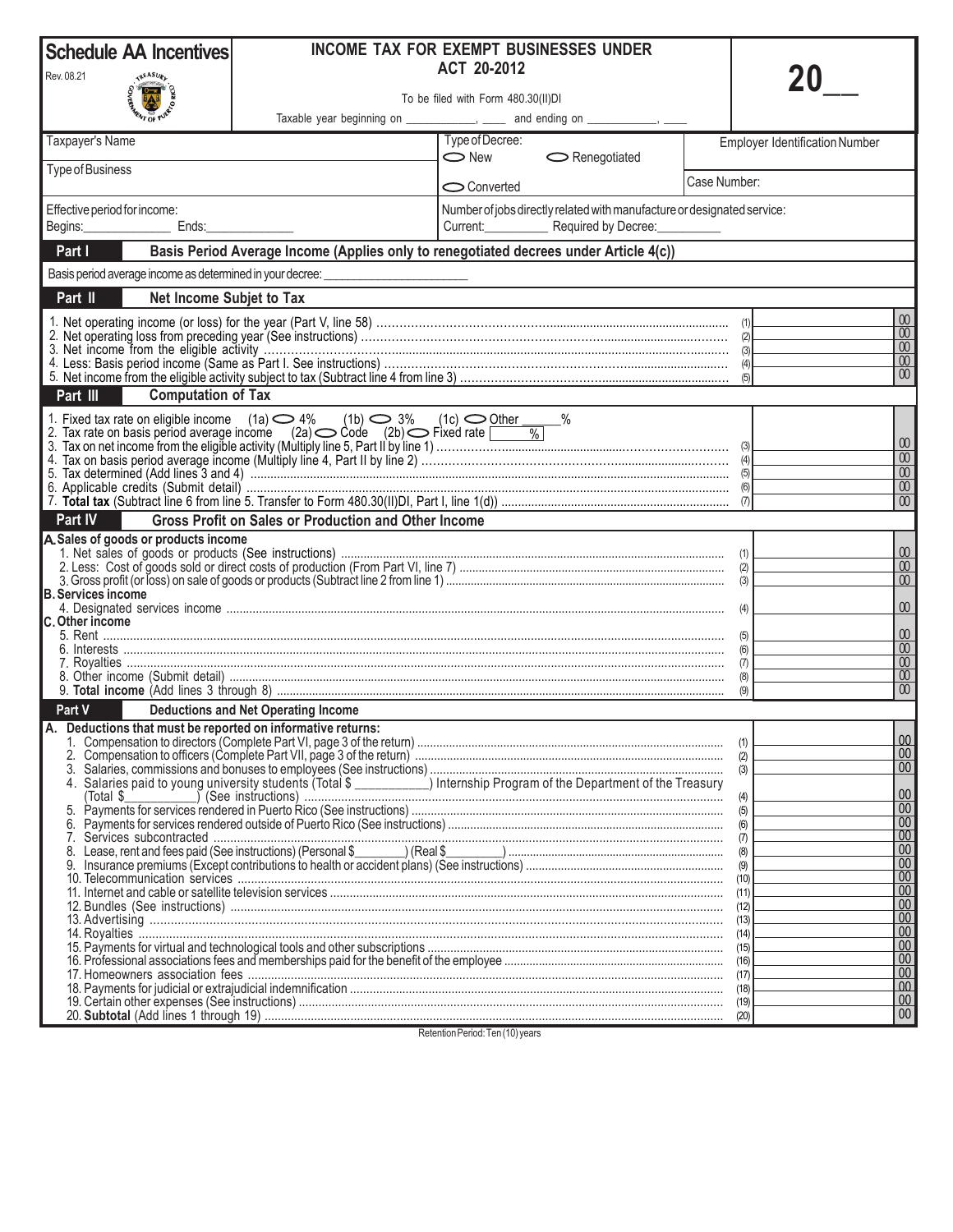| Rev. 08.21                                                                                                                                                     |        |                          | Schedule AA Incentives - Page 2 |                        |
|----------------------------------------------------------------------------------------------------------------------------------------------------------------|--------|--------------------------|---------------------------------|------------------------|
| Parte V<br><b>Deductions and Net Operating Income (Continued)</b>                                                                                              |        |                          |                                 |                        |
| B. Deductions not reported on informative returns:                                                                                                             |        |                          |                                 | $00\,$                 |
| 22. Taxes, patents and licenses:                                                                                                                               |        | (21)                     |                                 |                        |
|                                                                                                                                                                |        |                          |                                 | 00                     |
|                                                                                                                                                                |        |                          |                                 | $\overline{00}$        |
|                                                                                                                                                                |        |                          |                                 | 00                     |
| (d)                                                                                                                                                            |        |                          |                                 | $\overline{00}$        |
|                                                                                                                                                                |        |                          |                                 | 00<br>00               |
| 23. Depreciation and amortization (Submit Schedule E No. 2001) 24. Depreciation for businesses with volume of \$3,000,000 or less (Submit Schedule E No. 2012) |        |                          |                                 | 00                     |
|                                                                                                                                                                |        |                          |                                 | 00                     |
|                                                                                                                                                                |        |                          |                                 | 00                     |
|                                                                                                                                                                |        |                          |                                 | 00                     |
|                                                                                                                                                                |        |                          |                                 | 00                     |
|                                                                                                                                                                |        |                          |                                 | 00                     |
|                                                                                                                                                                |        |                          |                                 | 00<br>00               |
|                                                                                                                                                                |        |                          |                                 | 00                     |
| C. Other deductions:                                                                                                                                           |        |                          |                                 |                        |
|                                                                                                                                                                |        |                          |                                 | 00                     |
|                                                                                                                                                                |        |                          |                                 | 00                     |
|                                                                                                                                                                |        |                          |                                 | $\overline{00}$        |
|                                                                                                                                                                |        |                          |                                 | $\overline{00}$        |
|                                                                                                                                                                |        |                          |                                 | 00                     |
|                                                                                                                                                                |        |                          |                                 | 00 <br>$\overline{00}$ |
|                                                                                                                                                                |        |                          |                                 | 00                     |
|                                                                                                                                                                |        |                          |                                 | 00                     |
|                                                                                                                                                                |        |                          |                                 | 00                     |
|                                                                                                                                                                |        |                          |                                 | 00                     |
|                                                                                                                                                                |        |                          |                                 | 00                     |
|                                                                                                                                                                |        |                          |                                 | $\overline{00}$        |
|                                                                                                                                                                |        |                          |                                 | 00 <br>$\overline{00}$ |
| 48) 48 Expenses incurred or paid to stockholders, persons or related entities outside of Puerto Rico (See instructions) (Total \$                              |        |                          |                                 | 00                     |
|                                                                                                                                                                |        |                          |                                 | $\overline{00}$        |
|                                                                                                                                                                |        |                          |                                 | 00                     |
|                                                                                                                                                                |        |                          |                                 | 00                     |
|                                                                                                                                                                |        |                          |                                 |                        |
|                                                                                                                                                                |        |                          |                                 | 00                     |
|                                                                                                                                                                |        |                          |                                 | 00<br>$\overline{00}$  |
|                                                                                                                                                                |        |                          |                                 | $\overline{00}$        |
|                                                                                                                                                                |        |                          |                                 | 00                     |
|                                                                                                                                                                |        |                          |                                 | $\overline{00}$        |
|                                                                                                                                                                |        |                          |                                 | $00\,$                 |
| Part VI<br><b>Cost of Goods Sold</b>                                                                                                                           |        |                          |                                 |                        |
|                                                                                                                                                                |        |                          |                                 | $\overline{00}$        |
|                                                                                                                                                                |        |                          |                                 | $\overline{00}$        |
|                                                                                                                                                                |        |                          |                                 | $\overline{00}$        |
|                                                                                                                                                                |        |                          |                                 | $\overline{00}$        |
|                                                                                                                                                                |        |                          |                                 | $\overline{00}$        |
|                                                                                                                                                                |        |                          |                                 | 00<br>$\omega$         |
| <b>Other Direct Costs</b>                                                                                                                                      |        |                          |                                 |                        |
| Part VII                                                                                                                                                       |        |                          |                                 |                        |
| Item                                                                                                                                                           | Amount | Item                     |                                 | Amount                 |
| 2 Social security tax (FICA)                                                                                                                                   |        | 100 11. Water and sewage | (11)                            | 00 <br> 00             |
| (2)                                                                                                                                                            |        |                          |                                 |                        |

00 00  $\overline{00}$ 00 00 00 00 00 (11) (12) (13) 13. Packing products expenses ......................................... (14) (15) (16) (17) to Part VI, line 4) ................................................... Social security tax (FICA) ................................... Unemployment tax .............................................. 4. State Insurance Fund Premiums ............................... (4) Contributions to health or accident plans .................... (5) 5. 6. Insurance premiums (Except contributions to health or accident plans) .................................................... (6) Excise taxes / Use taxes .................................... (7) Sales and use tax on imports ............................... (8) 8. Repairs and maintenance ..................................... (9) 9. (2) (3) 00 00 00 00  $|_{00}$  $\overline{00}$ 00 00 11. 12. 14. Meal expenses paid to production employees 15. 16. 17. Total other direct costs (Add lines 1 through 16. Transfer 2. 3. 7. Water and sewage .................................................. Rent .................................................................... (Total \$\_\_\_\_\_\_\_\_\_\_\_\_\_) ............................................... Depreciation (Submit Schedule E No. Communication or Schedule E1 No. \_\_\_\_\_\_ of \_\_\_\_\_\_) ..................... Other direct costs (Submit detail) .................................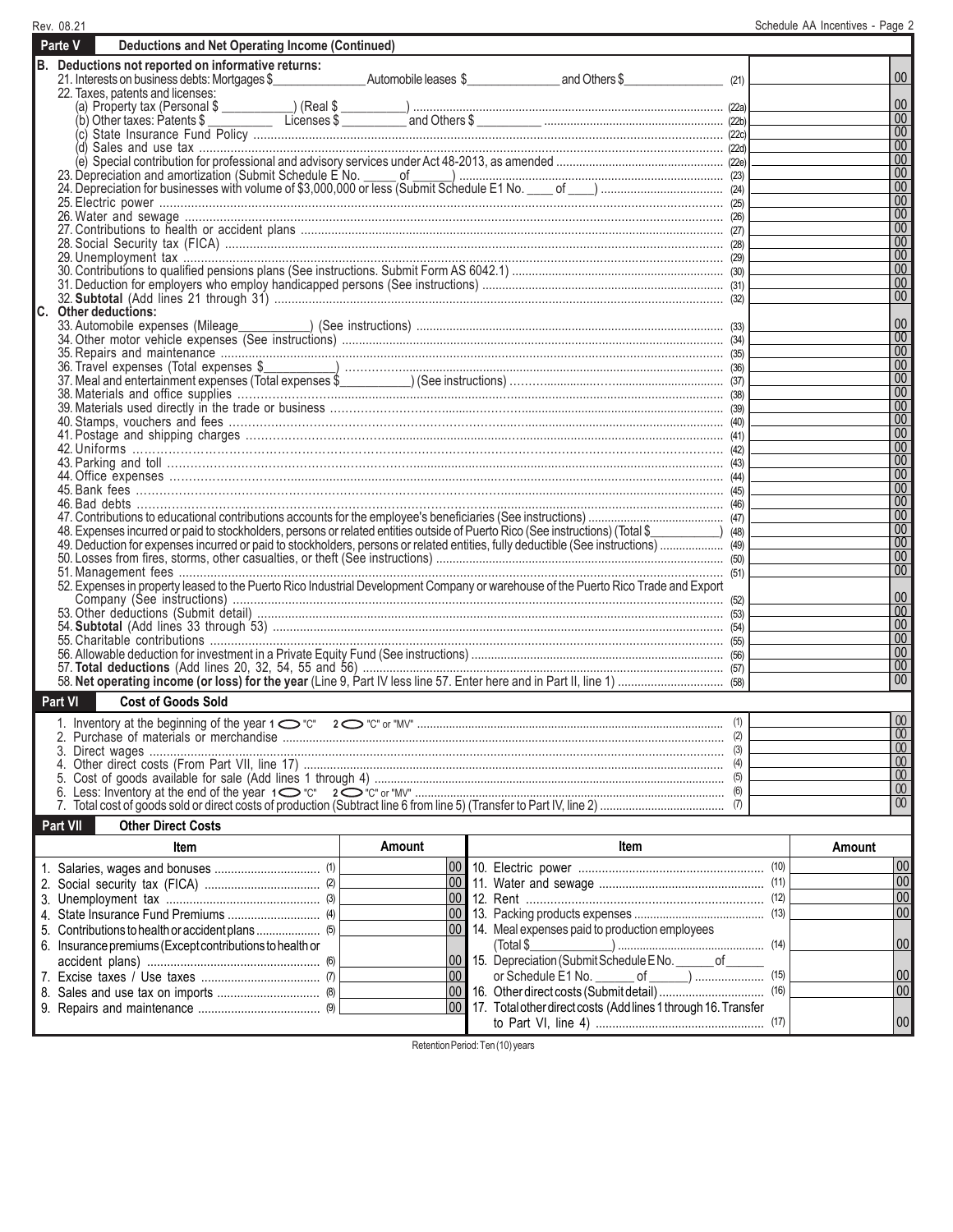| Rev. 08.21<br><b>REASURL</b><br><b>BARRY OF PURE</b><br>To be filed with Form 480.30(II)DI<br>Taxable year beginning on _____________, _____ and ending on ____________, ___<br>Type of Decree:<br>Taxpayer's Name<br><b>Employer Identification Number</b><br>$\bigcirc$ New<br>$\bigcirc$ Renegotiated<br><b>Type of Business</b><br>Case Number:<br>Converted<br>Number of jobs directly related with manufacture or designated service:<br>Effective period for income:<br>Current: Required by Decree:<br>Ends:<br>Net Income Subject to Tax<br>Part I<br>00<br>00<br>$00\,$<br><b>Computation of Tax</b><br>Part II<br>$00\,$<br>$00\,$<br>$00\,$<br>(3)<br>Gross Profit on Sales or Production and Other Income<br>Part III<br>A. Sales of goods or products income<br>00<br>$\infty$<br>B. Services income<br>$00\,$<br>C. Other income<br>$\infty$<br>$\overline{00}$<br>$\overline{00}$<br>$\overline{00}$<br>$\overline{00}$<br>Part IV<br><b>Deductions and Net Operating Income</b><br>A. Deductions that must be reported on informative returns:<br>$\overline{00}$<br> 00 <br>l 00<br>Salaries paid to young university students (Total \$ _ _ _ _ _ _ _ _ ) Internship Program of the Department of the Treasury (Total \$ _ _ _ _ _ _ _ _ _ )<br>4.<br>l 00<br>$\overline{100}$<br>$\overline{00}$<br>Services subcontracted.<br>$\overline{00}$<br>$\overline{00}$<br> 00 <br> 00 <br>$\overline{00}$<br>$\overline{00}$<br>$\overline{00}$<br> 00 <br>$\overline{00}$<br> 00 <br>$\overline{00}$<br>$\overline{00}$<br>$\overline{00}$<br>Deductions not reported on informative returns:<br> 00 <br>22. Taxes, patents and licenses:<br> 00 <br> 00 <br> 00 <br>$\overline{00}$<br>$\overline{00}$<br> 00 <br>23. Depreciation and amortization (Submit Schedule E No. 1997) (23. Depreciation and amortization (Submit Schedule E No. 1997) (24. Depreciation for businesses with volume of \$3,000,000 or less (Submit Schedule E1 No. 1996<br> 00 <br> 00 <br>$\overline{00}$<br>l 00<br>$\overline{00}$<br>$\overline{100}$<br> 00 <br>l 00<br>  00 | <b>Schedule BB Incentives</b> |  | INCOME TAX FOR ELIGIBLE BUSINESSES IN OPPORTUNITY |  |
|------------------------------------------------------------------------------------------------------------------------------------------------------------------------------------------------------------------------------------------------------------------------------------------------------------------------------------------------------------------------------------------------------------------------------------------------------------------------------------------------------------------------------------------------------------------------------------------------------------------------------------------------------------------------------------------------------------------------------------------------------------------------------------------------------------------------------------------------------------------------------------------------------------------------------------------------------------------------------------------------------------------------------------------------------------------------------------------------------------------------------------------------------------------------------------------------------------------------------------------------------------------------------------------------------------------------------------------------------------------------------------------------------------------------------------------------------------------------------------------------------------------------------------------------------------------------------------------------------------------------------------------------------------------------------------------------------------------------------------------------------------------------------------------------------------------------------------------------------------------------------------------------------------------------------------------------------------------------------------------------------------------------------------------------------------------------------|-------------------------------|--|---------------------------------------------------|--|
|                                                                                                                                                                                                                                                                                                                                                                                                                                                                                                                                                                                                                                                                                                                                                                                                                                                                                                                                                                                                                                                                                                                                                                                                                                                                                                                                                                                                                                                                                                                                                                                                                                                                                                                                                                                                                                                                                                                                                                                                                                                                              | ZONES UNDER ACT 60-2019       |  |                                                   |  |
|                                                                                                                                                                                                                                                                                                                                                                                                                                                                                                                                                                                                                                                                                                                                                                                                                                                                                                                                                                                                                                                                                                                                                                                                                                                                                                                                                                                                                                                                                                                                                                                                                                                                                                                                                                                                                                                                                                                                                                                                                                                                              |                               |  |                                                   |  |
|                                                                                                                                                                                                                                                                                                                                                                                                                                                                                                                                                                                                                                                                                                                                                                                                                                                                                                                                                                                                                                                                                                                                                                                                                                                                                                                                                                                                                                                                                                                                                                                                                                                                                                                                                                                                                                                                                                                                                                                                                                                                              |                               |  |                                                   |  |
|                                                                                                                                                                                                                                                                                                                                                                                                                                                                                                                                                                                                                                                                                                                                                                                                                                                                                                                                                                                                                                                                                                                                                                                                                                                                                                                                                                                                                                                                                                                                                                                                                                                                                                                                                                                                                                                                                                                                                                                                                                                                              |                               |  |                                                   |  |
|                                                                                                                                                                                                                                                                                                                                                                                                                                                                                                                                                                                                                                                                                                                                                                                                                                                                                                                                                                                                                                                                                                                                                                                                                                                                                                                                                                                                                                                                                                                                                                                                                                                                                                                                                                                                                                                                                                                                                                                                                                                                              |                               |  |                                                   |  |
|                                                                                                                                                                                                                                                                                                                                                                                                                                                                                                                                                                                                                                                                                                                                                                                                                                                                                                                                                                                                                                                                                                                                                                                                                                                                                                                                                                                                                                                                                                                                                                                                                                                                                                                                                                                                                                                                                                                                                                                                                                                                              |                               |  |                                                   |  |
|                                                                                                                                                                                                                                                                                                                                                                                                                                                                                                                                                                                                                                                                                                                                                                                                                                                                                                                                                                                                                                                                                                                                                                                                                                                                                                                                                                                                                                                                                                                                                                                                                                                                                                                                                                                                                                                                                                                                                                                                                                                                              |                               |  |                                                   |  |
|                                                                                                                                                                                                                                                                                                                                                                                                                                                                                                                                                                                                                                                                                                                                                                                                                                                                                                                                                                                                                                                                                                                                                                                                                                                                                                                                                                                                                                                                                                                                                                                                                                                                                                                                                                                                                                                                                                                                                                                                                                                                              |                               |  |                                                   |  |
|                                                                                                                                                                                                                                                                                                                                                                                                                                                                                                                                                                                                                                                                                                                                                                                                                                                                                                                                                                                                                                                                                                                                                                                                                                                                                                                                                                                                                                                                                                                                                                                                                                                                                                                                                                                                                                                                                                                                                                                                                                                                              |                               |  |                                                   |  |
| 00<br>$\overline{100}$                                                                                                                                                                                                                                                                                                                                                                                                                                                                                                                                                                                                                                                                                                                                                                                                                                                                                                                                                                                                                                                                                                                                                                                                                                                                                                                                                                                                                                                                                                                                                                                                                                                                                                                                                                                                                                                                                                                                                                                                                                                       |                               |  |                                                   |  |
|                                                                                                                                                                                                                                                                                                                                                                                                                                                                                                                                                                                                                                                                                                                                                                                                                                                                                                                                                                                                                                                                                                                                                                                                                                                                                                                                                                                                                                                                                                                                                                                                                                                                                                                                                                                                                                                                                                                                                                                                                                                                              |                               |  |                                                   |  |
|                                                                                                                                                                                                                                                                                                                                                                                                                                                                                                                                                                                                                                                                                                                                                                                                                                                                                                                                                                                                                                                                                                                                                                                                                                                                                                                                                                                                                                                                                                                                                                                                                                                                                                                                                                                                                                                                                                                                                                                                                                                                              |                               |  |                                                   |  |
|                                                                                                                                                                                                                                                                                                                                                                                                                                                                                                                                                                                                                                                                                                                                                                                                                                                                                                                                                                                                                                                                                                                                                                                                                                                                                                                                                                                                                                                                                                                                                                                                                                                                                                                                                                                                                                                                                                                                                                                                                                                                              |                               |  |                                                   |  |
|                                                                                                                                                                                                                                                                                                                                                                                                                                                                                                                                                                                                                                                                                                                                                                                                                                                                                                                                                                                                                                                                                                                                                                                                                                                                                                                                                                                                                                                                                                                                                                                                                                                                                                                                                                                                                                                                                                                                                                                                                                                                              |                               |  |                                                   |  |
|                                                                                                                                                                                                                                                                                                                                                                                                                                                                                                                                                                                                                                                                                                                                                                                                                                                                                                                                                                                                                                                                                                                                                                                                                                                                                                                                                                                                                                                                                                                                                                                                                                                                                                                                                                                                                                                                                                                                                                                                                                                                              |                               |  |                                                   |  |
|                                                                                                                                                                                                                                                                                                                                                                                                                                                                                                                                                                                                                                                                                                                                                                                                                                                                                                                                                                                                                                                                                                                                                                                                                                                                                                                                                                                                                                                                                                                                                                                                                                                                                                                                                                                                                                                                                                                                                                                                                                                                              |                               |  |                                                   |  |
|                                                                                                                                                                                                                                                                                                                                                                                                                                                                                                                                                                                                                                                                                                                                                                                                                                                                                                                                                                                                                                                                                                                                                                                                                                                                                                                                                                                                                                                                                                                                                                                                                                                                                                                                                                                                                                                                                                                                                                                                                                                                              |                               |  |                                                   |  |
|                                                                                                                                                                                                                                                                                                                                                                                                                                                                                                                                                                                                                                                                                                                                                                                                                                                                                                                                                                                                                                                                                                                                                                                                                                                                                                                                                                                                                                                                                                                                                                                                                                                                                                                                                                                                                                                                                                                                                                                                                                                                              |                               |  |                                                   |  |
|                                                                                                                                                                                                                                                                                                                                                                                                                                                                                                                                                                                                                                                                                                                                                                                                                                                                                                                                                                                                                                                                                                                                                                                                                                                                                                                                                                                                                                                                                                                                                                                                                                                                                                                                                                                                                                                                                                                                                                                                                                                                              |                               |  |                                                   |  |
|                                                                                                                                                                                                                                                                                                                                                                                                                                                                                                                                                                                                                                                                                                                                                                                                                                                                                                                                                                                                                                                                                                                                                                                                                                                                                                                                                                                                                                                                                                                                                                                                                                                                                                                                                                                                                                                                                                                                                                                                                                                                              |                               |  |                                                   |  |
|                                                                                                                                                                                                                                                                                                                                                                                                                                                                                                                                                                                                                                                                                                                                                                                                                                                                                                                                                                                                                                                                                                                                                                                                                                                                                                                                                                                                                                                                                                                                                                                                                                                                                                                                                                                                                                                                                                                                                                                                                                                                              |                               |  |                                                   |  |
|                                                                                                                                                                                                                                                                                                                                                                                                                                                                                                                                                                                                                                                                                                                                                                                                                                                                                                                                                                                                                                                                                                                                                                                                                                                                                                                                                                                                                                                                                                                                                                                                                                                                                                                                                                                                                                                                                                                                                                                                                                                                              |                               |  |                                                   |  |
|                                                                                                                                                                                                                                                                                                                                                                                                                                                                                                                                                                                                                                                                                                                                                                                                                                                                                                                                                                                                                                                                                                                                                                                                                                                                                                                                                                                                                                                                                                                                                                                                                                                                                                                                                                                                                                                                                                                                                                                                                                                                              |                               |  |                                                   |  |
|                                                                                                                                                                                                                                                                                                                                                                                                                                                                                                                                                                                                                                                                                                                                                                                                                                                                                                                                                                                                                                                                                                                                                                                                                                                                                                                                                                                                                                                                                                                                                                                                                                                                                                                                                                                                                                                                                                                                                                                                                                                                              |                               |  |                                                   |  |
|                                                                                                                                                                                                                                                                                                                                                                                                                                                                                                                                                                                                                                                                                                                                                                                                                                                                                                                                                                                                                                                                                                                                                                                                                                                                                                                                                                                                                                                                                                                                                                                                                                                                                                                                                                                                                                                                                                                                                                                                                                                                              |                               |  |                                                   |  |
|                                                                                                                                                                                                                                                                                                                                                                                                                                                                                                                                                                                                                                                                                                                                                                                                                                                                                                                                                                                                                                                                                                                                                                                                                                                                                                                                                                                                                                                                                                                                                                                                                                                                                                                                                                                                                                                                                                                                                                                                                                                                              |                               |  |                                                   |  |
|                                                                                                                                                                                                                                                                                                                                                                                                                                                                                                                                                                                                                                                                                                                                                                                                                                                                                                                                                                                                                                                                                                                                                                                                                                                                                                                                                                                                                                                                                                                                                                                                                                                                                                                                                                                                                                                                                                                                                                                                                                                                              |                               |  |                                                   |  |
|                                                                                                                                                                                                                                                                                                                                                                                                                                                                                                                                                                                                                                                                                                                                                                                                                                                                                                                                                                                                                                                                                                                                                                                                                                                                                                                                                                                                                                                                                                                                                                                                                                                                                                                                                                                                                                                                                                                                                                                                                                                                              |                               |  |                                                   |  |
|                                                                                                                                                                                                                                                                                                                                                                                                                                                                                                                                                                                                                                                                                                                                                                                                                                                                                                                                                                                                                                                                                                                                                                                                                                                                                                                                                                                                                                                                                                                                                                                                                                                                                                                                                                                                                                                                                                                                                                                                                                                                              |                               |  |                                                   |  |
|                                                                                                                                                                                                                                                                                                                                                                                                                                                                                                                                                                                                                                                                                                                                                                                                                                                                                                                                                                                                                                                                                                                                                                                                                                                                                                                                                                                                                                                                                                                                                                                                                                                                                                                                                                                                                                                                                                                                                                                                                                                                              |                               |  |                                                   |  |
|                                                                                                                                                                                                                                                                                                                                                                                                                                                                                                                                                                                                                                                                                                                                                                                                                                                                                                                                                                                                                                                                                                                                                                                                                                                                                                                                                                                                                                                                                                                                                                                                                                                                                                                                                                                                                                                                                                                                                                                                                                                                              |                               |  |                                                   |  |
|                                                                                                                                                                                                                                                                                                                                                                                                                                                                                                                                                                                                                                                                                                                                                                                                                                                                                                                                                                                                                                                                                                                                                                                                                                                                                                                                                                                                                                                                                                                                                                                                                                                                                                                                                                                                                                                                                                                                                                                                                                                                              |                               |  |                                                   |  |
|                                                                                                                                                                                                                                                                                                                                                                                                                                                                                                                                                                                                                                                                                                                                                                                                                                                                                                                                                                                                                                                                                                                                                                                                                                                                                                                                                                                                                                                                                                                                                                                                                                                                                                                                                                                                                                                                                                                                                                                                                                                                              |                               |  |                                                   |  |
|                                                                                                                                                                                                                                                                                                                                                                                                                                                                                                                                                                                                                                                                                                                                                                                                                                                                                                                                                                                                                                                                                                                                                                                                                                                                                                                                                                                                                                                                                                                                                                                                                                                                                                                                                                                                                                                                                                                                                                                                                                                                              |                               |  |                                                   |  |
|                                                                                                                                                                                                                                                                                                                                                                                                                                                                                                                                                                                                                                                                                                                                                                                                                                                                                                                                                                                                                                                                                                                                                                                                                                                                                                                                                                                                                                                                                                                                                                                                                                                                                                                                                                                                                                                                                                                                                                                                                                                                              |                               |  |                                                   |  |
|                                                                                                                                                                                                                                                                                                                                                                                                                                                                                                                                                                                                                                                                                                                                                                                                                                                                                                                                                                                                                                                                                                                                                                                                                                                                                                                                                                                                                                                                                                                                                                                                                                                                                                                                                                                                                                                                                                                                                                                                                                                                              |                               |  |                                                   |  |
|                                                                                                                                                                                                                                                                                                                                                                                                                                                                                                                                                                                                                                                                                                                                                                                                                                                                                                                                                                                                                                                                                                                                                                                                                                                                                                                                                                                                                                                                                                                                                                                                                                                                                                                                                                                                                                                                                                                                                                                                                                                                              |                               |  |                                                   |  |
|                                                                                                                                                                                                                                                                                                                                                                                                                                                                                                                                                                                                                                                                                                                                                                                                                                                                                                                                                                                                                                                                                                                                                                                                                                                                                                                                                                                                                                                                                                                                                                                                                                                                                                                                                                                                                                                                                                                                                                                                                                                                              |                               |  |                                                   |  |
|                                                                                                                                                                                                                                                                                                                                                                                                                                                                                                                                                                                                                                                                                                                                                                                                                                                                                                                                                                                                                                                                                                                                                                                                                                                                                                                                                                                                                                                                                                                                                                                                                                                                                                                                                                                                                                                                                                                                                                                                                                                                              |                               |  |                                                   |  |
|                                                                                                                                                                                                                                                                                                                                                                                                                                                                                                                                                                                                                                                                                                                                                                                                                                                                                                                                                                                                                                                                                                                                                                                                                                                                                                                                                                                                                                                                                                                                                                                                                                                                                                                                                                                                                                                                                                                                                                                                                                                                              |                               |  |                                                   |  |
|                                                                                                                                                                                                                                                                                                                                                                                                                                                                                                                                                                                                                                                                                                                                                                                                                                                                                                                                                                                                                                                                                                                                                                                                                                                                                                                                                                                                                                                                                                                                                                                                                                                                                                                                                                                                                                                                                                                                                                                                                                                                              | B.                            |  |                                                   |  |
|                                                                                                                                                                                                                                                                                                                                                                                                                                                                                                                                                                                                                                                                                                                                                                                                                                                                                                                                                                                                                                                                                                                                                                                                                                                                                                                                                                                                                                                                                                                                                                                                                                                                                                                                                                                                                                                                                                                                                                                                                                                                              |                               |  |                                                   |  |
|                                                                                                                                                                                                                                                                                                                                                                                                                                                                                                                                                                                                                                                                                                                                                                                                                                                                                                                                                                                                                                                                                                                                                                                                                                                                                                                                                                                                                                                                                                                                                                                                                                                                                                                                                                                                                                                                                                                                                                                                                                                                              |                               |  |                                                   |  |
|                                                                                                                                                                                                                                                                                                                                                                                                                                                                                                                                                                                                                                                                                                                                                                                                                                                                                                                                                                                                                                                                                                                                                                                                                                                                                                                                                                                                                                                                                                                                                                                                                                                                                                                                                                                                                                                                                                                                                                                                                                                                              |                               |  |                                                   |  |
|                                                                                                                                                                                                                                                                                                                                                                                                                                                                                                                                                                                                                                                                                                                                                                                                                                                                                                                                                                                                                                                                                                                                                                                                                                                                                                                                                                                                                                                                                                                                                                                                                                                                                                                                                                                                                                                                                                                                                                                                                                                                              |                               |  |                                                   |  |
|                                                                                                                                                                                                                                                                                                                                                                                                                                                                                                                                                                                                                                                                                                                                                                                                                                                                                                                                                                                                                                                                                                                                                                                                                                                                                                                                                                                                                                                                                                                                                                                                                                                                                                                                                                                                                                                                                                                                                                                                                                                                              |                               |  |                                                   |  |
|                                                                                                                                                                                                                                                                                                                                                                                                                                                                                                                                                                                                                                                                                                                                                                                                                                                                                                                                                                                                                                                                                                                                                                                                                                                                                                                                                                                                                                                                                                                                                                                                                                                                                                                                                                                                                                                                                                                                                                                                                                                                              |                               |  |                                                   |  |
|                                                                                                                                                                                                                                                                                                                                                                                                                                                                                                                                                                                                                                                                                                                                                                                                                                                                                                                                                                                                                                                                                                                                                                                                                                                                                                                                                                                                                                                                                                                                                                                                                                                                                                                                                                                                                                                                                                                                                                                                                                                                              |                               |  |                                                   |  |
|                                                                                                                                                                                                                                                                                                                                                                                                                                                                                                                                                                                                                                                                                                                                                                                                                                                                                                                                                                                                                                                                                                                                                                                                                                                                                                                                                                                                                                                                                                                                                                                                                                                                                                                                                                                                                                                                                                                                                                                                                                                                              |                               |  |                                                   |  |
|                                                                                                                                                                                                                                                                                                                                                                                                                                                                                                                                                                                                                                                                                                                                                                                                                                                                                                                                                                                                                                                                                                                                                                                                                                                                                                                                                                                                                                                                                                                                                                                                                                                                                                                                                                                                                                                                                                                                                                                                                                                                              |                               |  |                                                   |  |
|                                                                                                                                                                                                                                                                                                                                                                                                                                                                                                                                                                                                                                                                                                                                                                                                                                                                                                                                                                                                                                                                                                                                                                                                                                                                                                                                                                                                                                                                                                                                                                                                                                                                                                                                                                                                                                                                                                                                                                                                                                                                              |                               |  |                                                   |  |
|                                                                                                                                                                                                                                                                                                                                                                                                                                                                                                                                                                                                                                                                                                                                                                                                                                                                                                                                                                                                                                                                                                                                                                                                                                                                                                                                                                                                                                                                                                                                                                                                                                                                                                                                                                                                                                                                                                                                                                                                                                                                              |                               |  |                                                   |  |